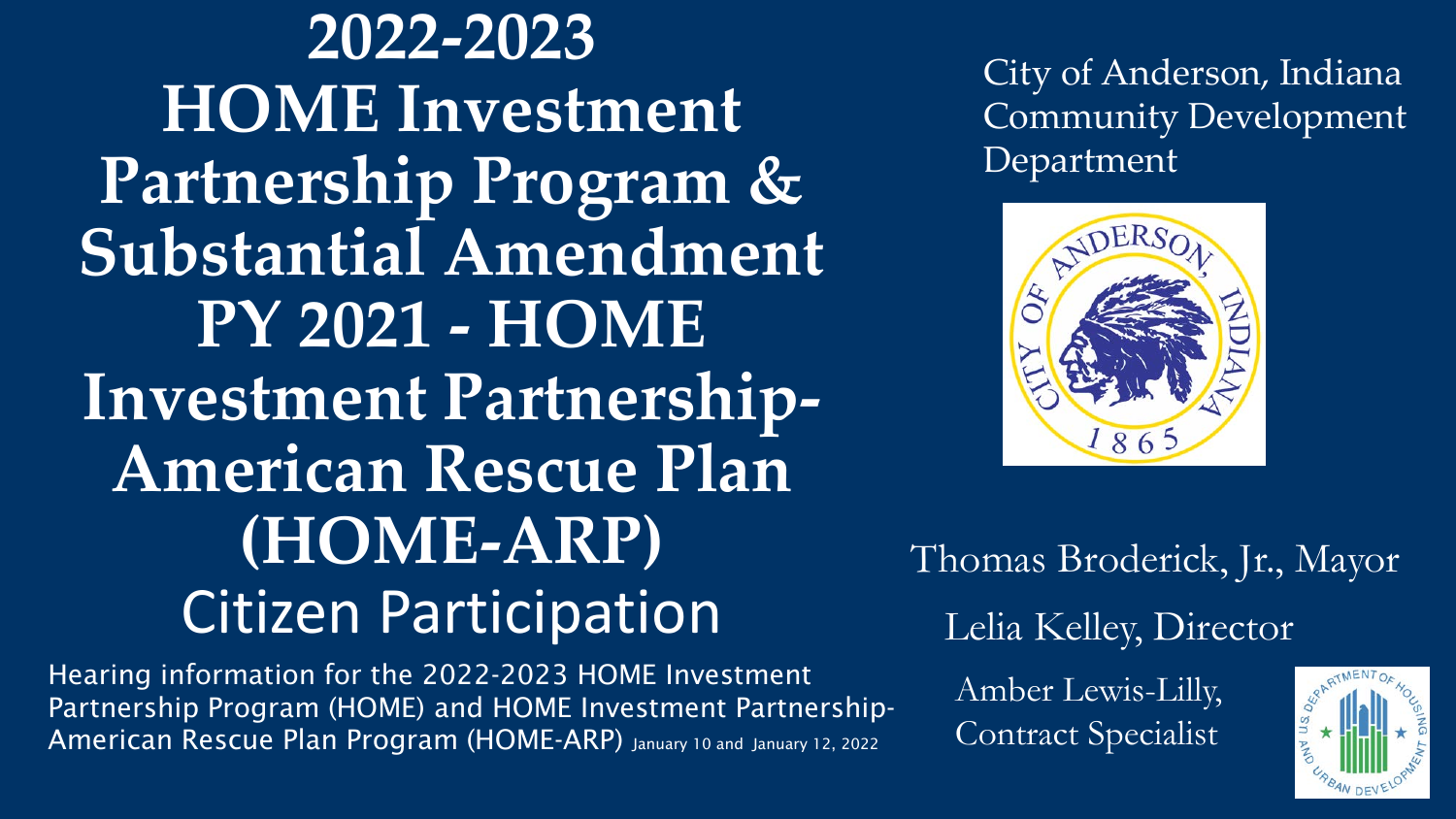#### **Strengthening Communities**



**HOME-AFFORDABLE HOUSING & HOME-ARP: HOMELESS INTERVENTION**



**BROADBAND INFRASTRUCTURE**



**Home-Downpayment Assistance ARP-Rent Assistance**



**ARP-Housing Supportive Services & Operating Cost Assistance**



**ARP-Coordinated Entry & CoC Partnerships** 



**Non-Congregate Shelter**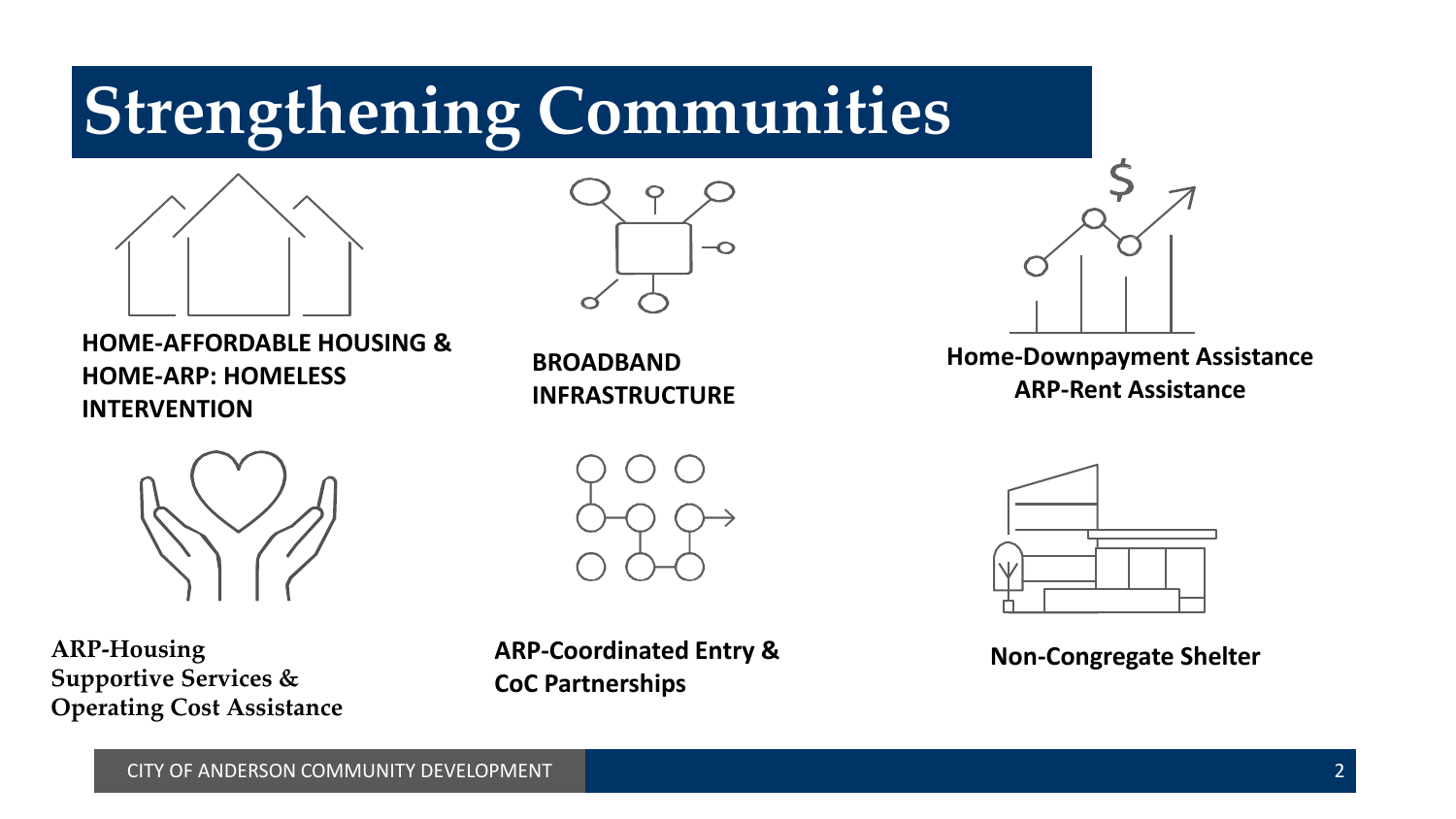# **We are seeking your feedback!**

#### We need your help in the preparation with:

- 2022-2023 HOME Investment Partnership Program (HOME) for the Annual Action Plan
- 2021 Substantial Amendment HOME Investment Partnership-American Rescue Plan

Program (HOME-ARP)

Your comments will help inform the department about needs and community priorities and the distribution of HUD funds during the next year.

- **Log-in**  so we have your contact information
- **Provide Public Comments**  via public hearing and;
- **Link to HOME-ARP Needs Survey**  Available January 7, 2022 to February 28, 2022
- **<https://www.surveymonkey.com/r/FFBH3L5>**
- **Submit Written Comments**  via email or mail until February 8, 2022 by 3:00 p.m.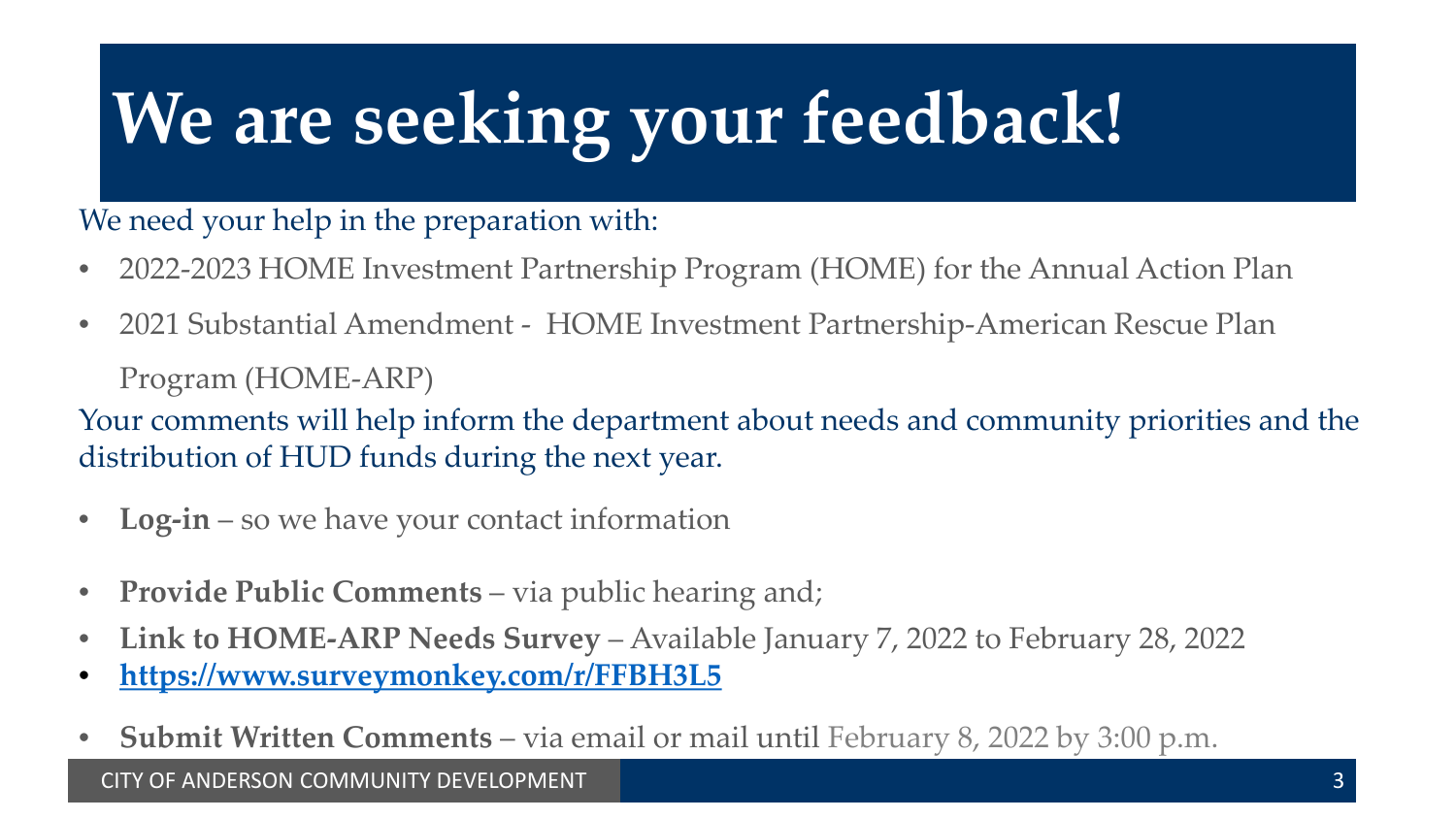### **Public Participation**

- Central to the Action Plan process
- Absolutely makes a difference
- Statistics matter, but they don't tell the whole story
- Public Participation includes:

 $\checkmark$  Meetings with municipal staff and service providers

- $\checkmark$  Individual conversations with diverse of stakeholders
- $\checkmark$  Consultations with cross-sector entities (government, for-profits, & nonprofits)
- Community Surveys
- $\checkmark$  Public Comments, Meetings, and Hearings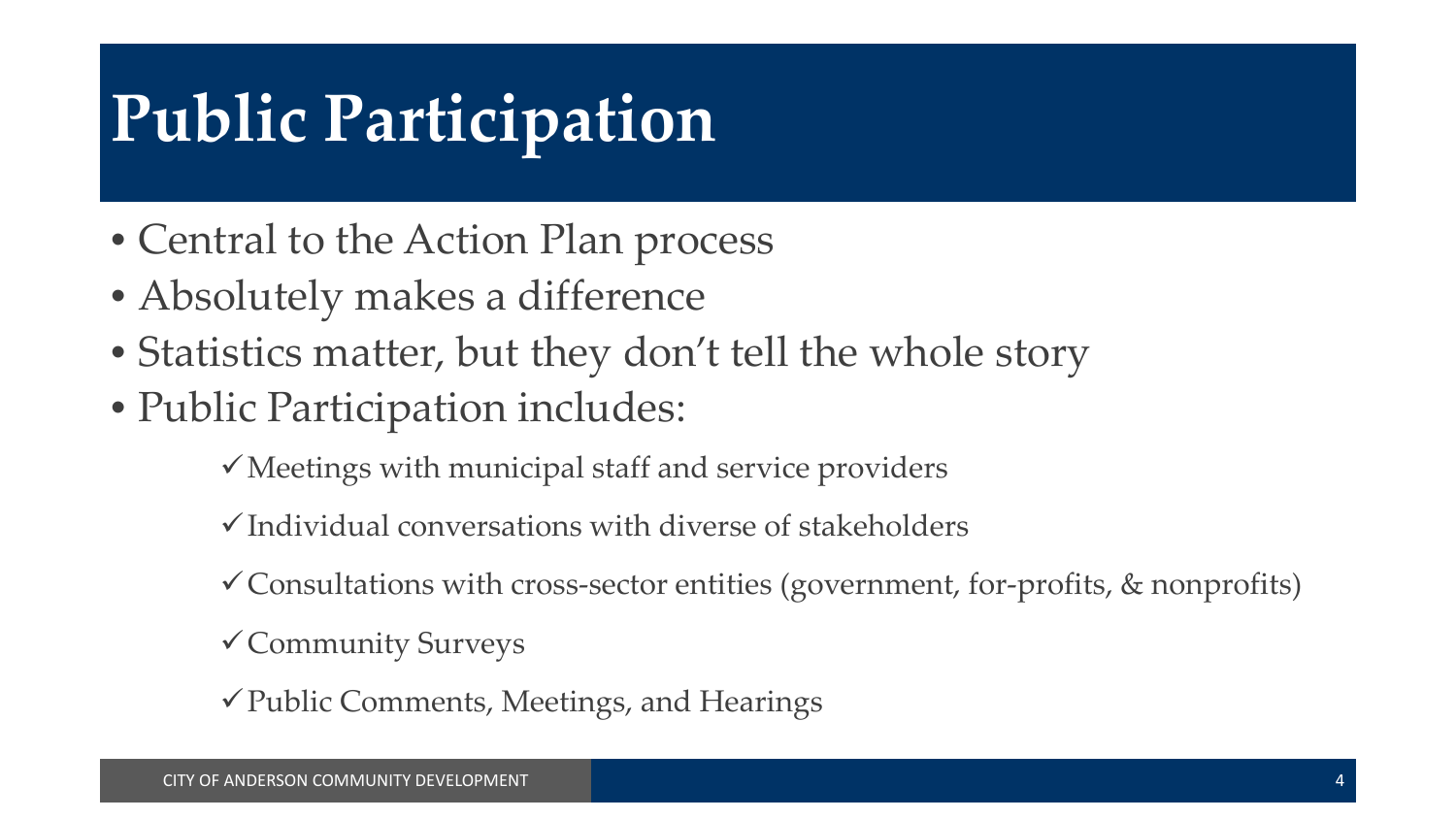## **Annual Action Plan Overview**

CITY OF ANDERSON COMMUNITY DEVELOPMENT 5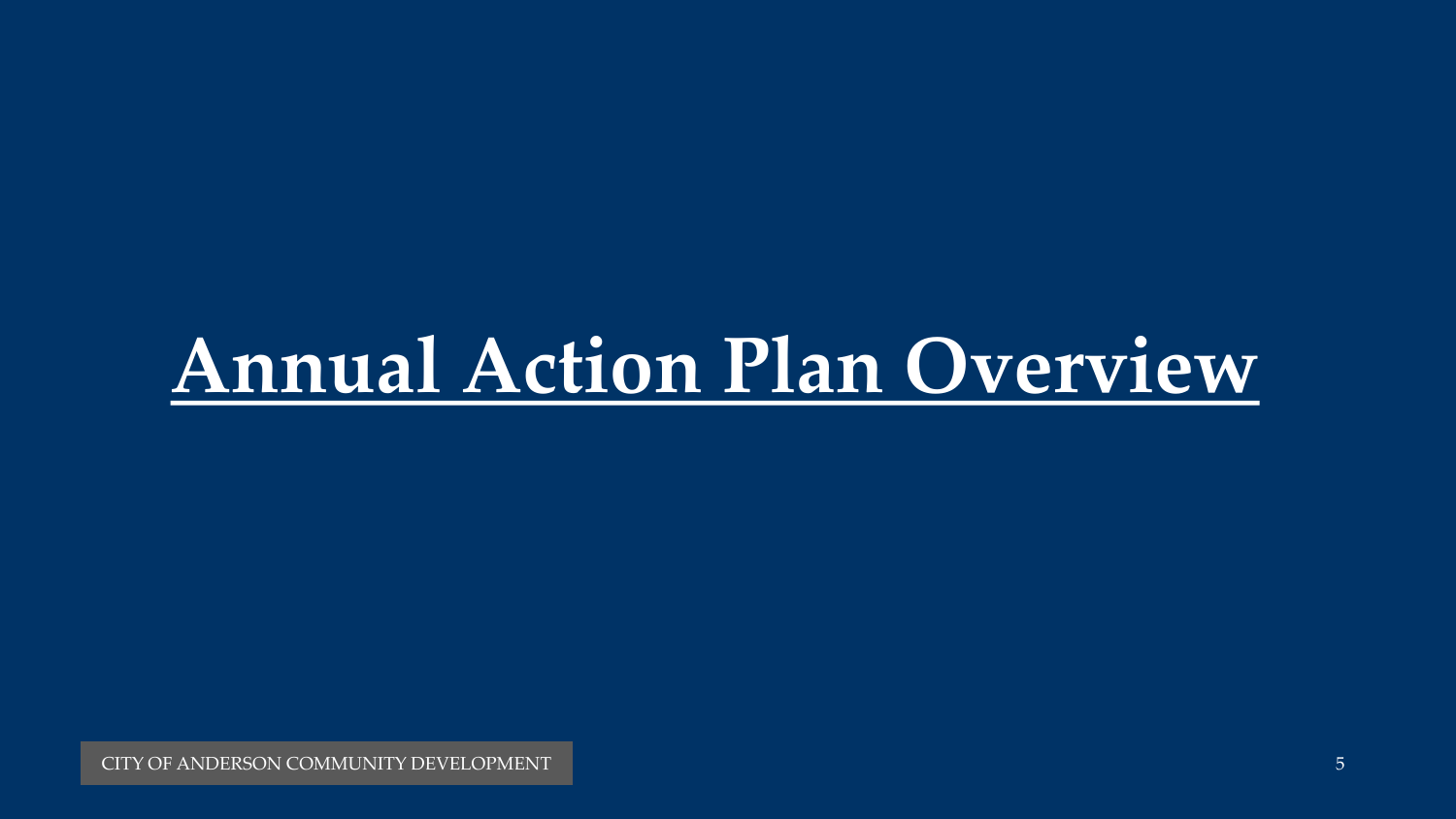#### **Why the Annual Action Plan?**

- Guides the City's use of funds allocated from HUD
- Serves as the City's annual application for federal funds
	- \$364,818 HOME (HOME Investment Partnerships) **Estimated 5-Year Projection**
	- \$1,824,420 HOME (HOME Investment Partnerships)
- HOME Investment Partnership-American Rescue Plan estimated funding
	- \$1,372,583 HOME-ARP
- Required every year
- Administered by the City of Anderson, IN Community Development Department
- Program year June 1 to May 31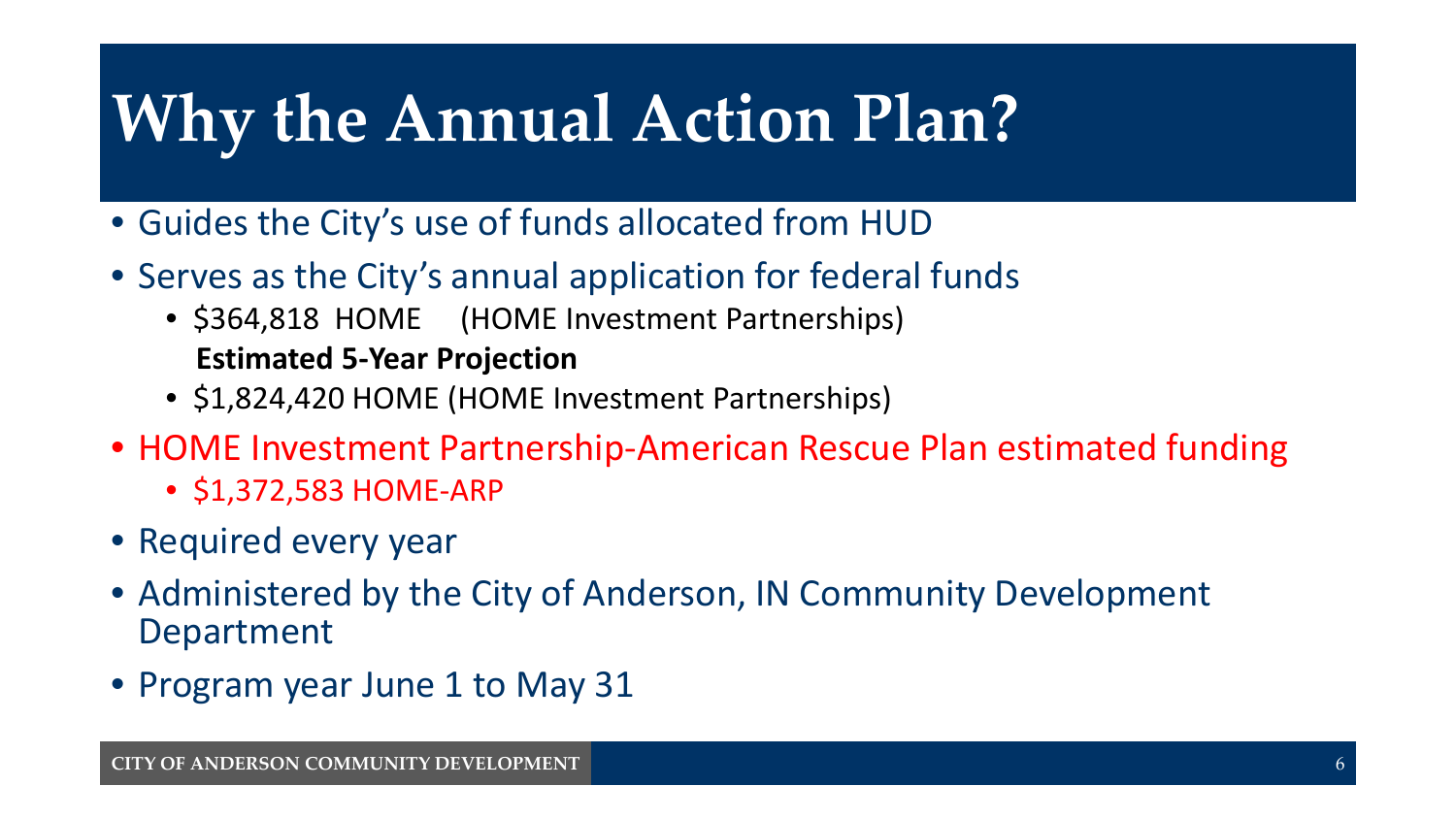#### **Purpose of the Annual Action Plan**

- Benefits low-income households and communities
- Identifies housing and community development needs
- Sets priorities and develops strategies to address local needs
- Contents of the plan must include:
	- $\checkmark$  Consolidated Plan Market Analysis
	- $\checkmark$  Application Request for Sub-recipients and Housing Providers
	- $\checkmark$  Fair Housing Strategy and Analysis of Impediments to Fair Housing Choice
	- $\checkmark$  2022-2023 Annual Action Plan submitted to HUD for Approval
	- $\checkmark$  2021 Substantial Amendment HOME ARP to HUD for Approval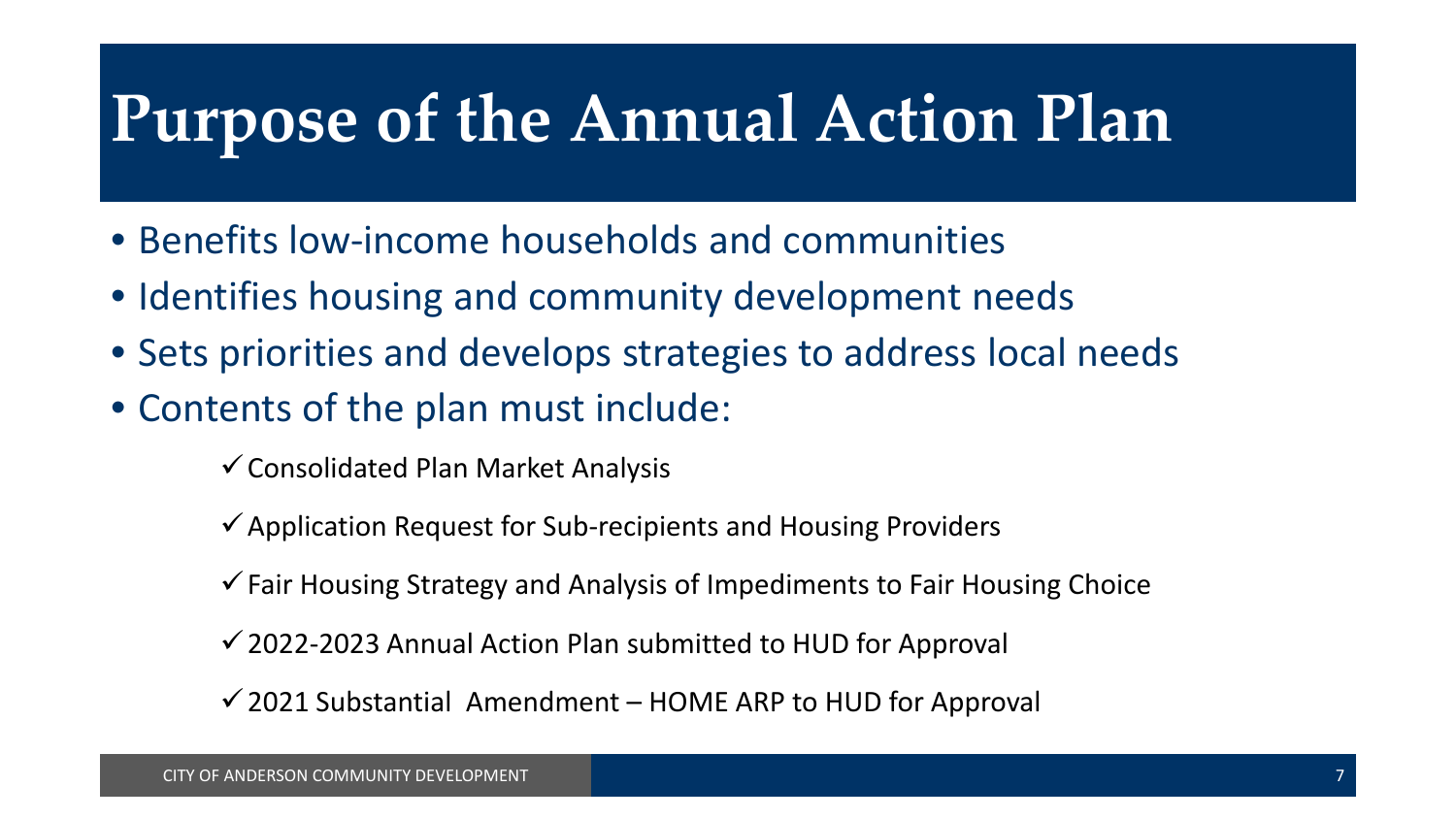## **Annual Action Plan HOME Program Timeline**

HOME-ARP Needs Survey

Consultation with stakeholders

Public Hearings

\*\*HOME Applications for Funding Due

HOME ARP Applications for Funding Due

Draft Annual Action Plans Publication

30-day comment period on draft plan

Action Plan submitted to HUD

Program-year Start Date

• January 7, 2022 – February 28, 2022

- December 2021 Ongoing
- January 10, 2022 & January 12, 2022
- **January 24, 2022 by 3:00 p.m.**
- **March 31, 2022 by 3:00 p.m.**

• May 20, 2022 est.

- May 20, 2022 June 20, 2022 est.
- June 21, 2022 est.
- June 1, 2021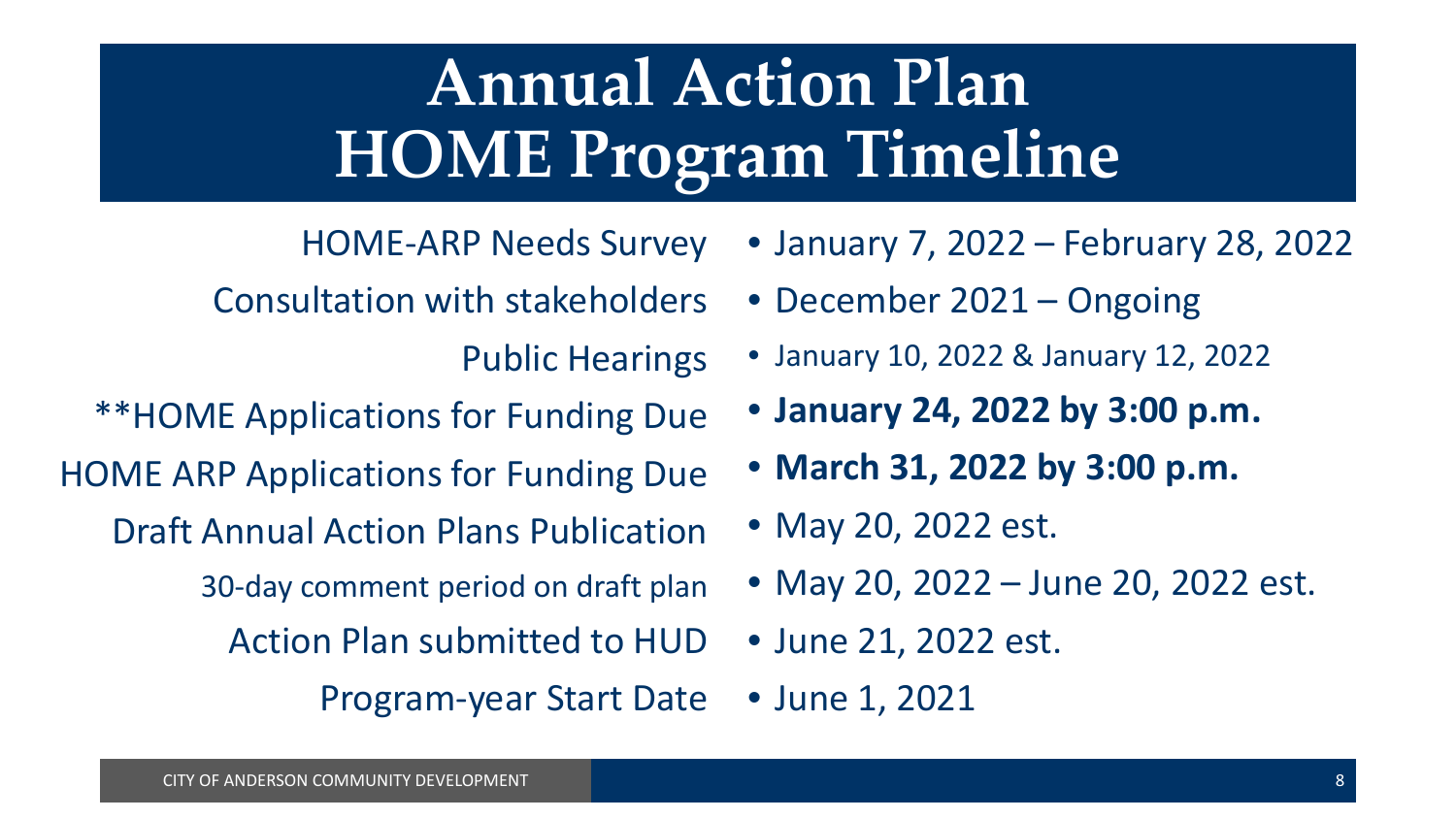# **HOME Investment Partnership Program (HOME)**

Administered by the City of Anderson Community Development Department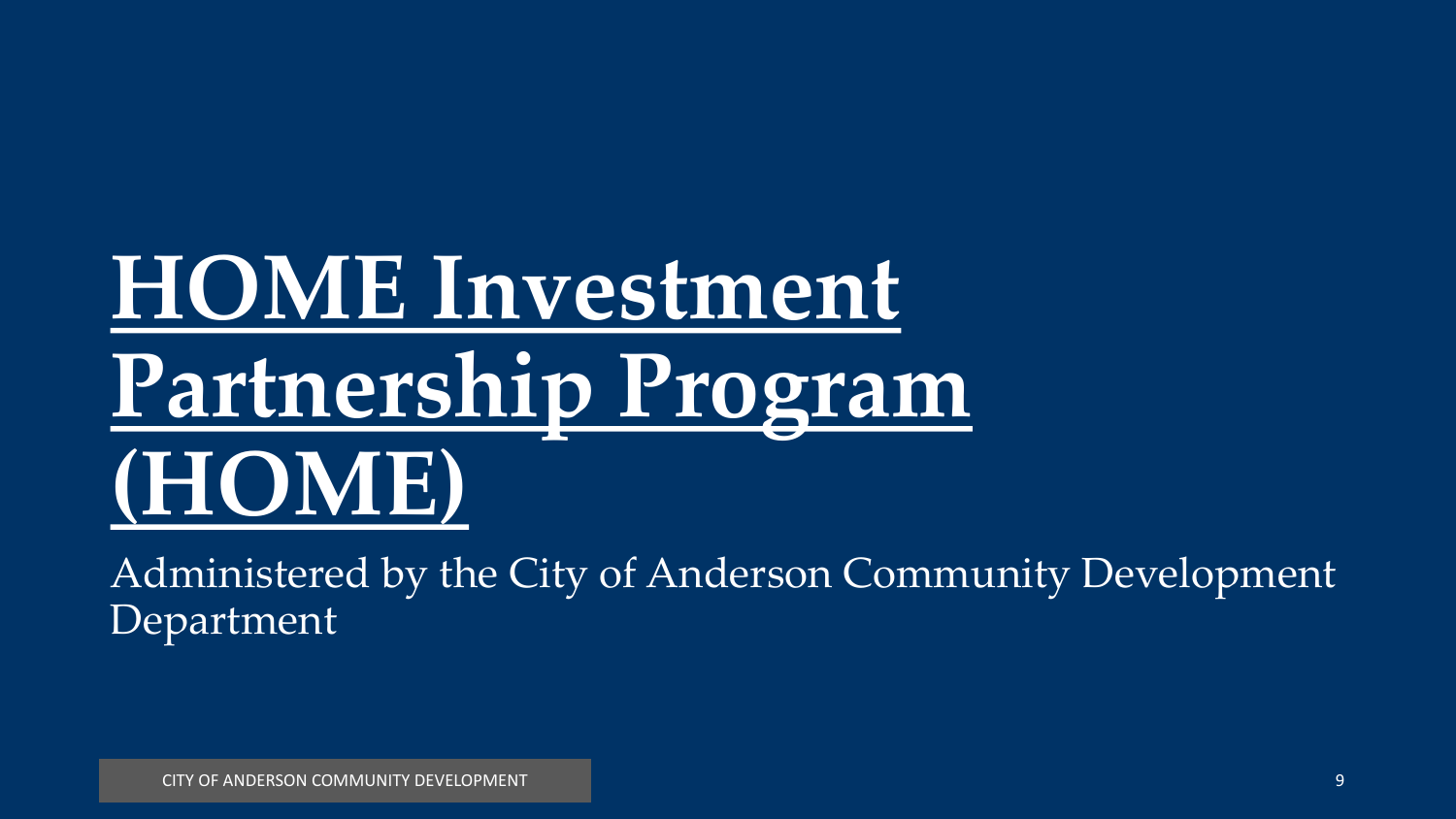## **HOME Program Objectives**

#### HOME Down Payment Assistance

- Provide decent affordable housing units to low-and very low-income households
- First time homebuyer
- Up to \$7,500 grant assistance

#### HOME Community Housing Development Organization (CHDO)

- Affordable housing development
- Supportive services
- Community building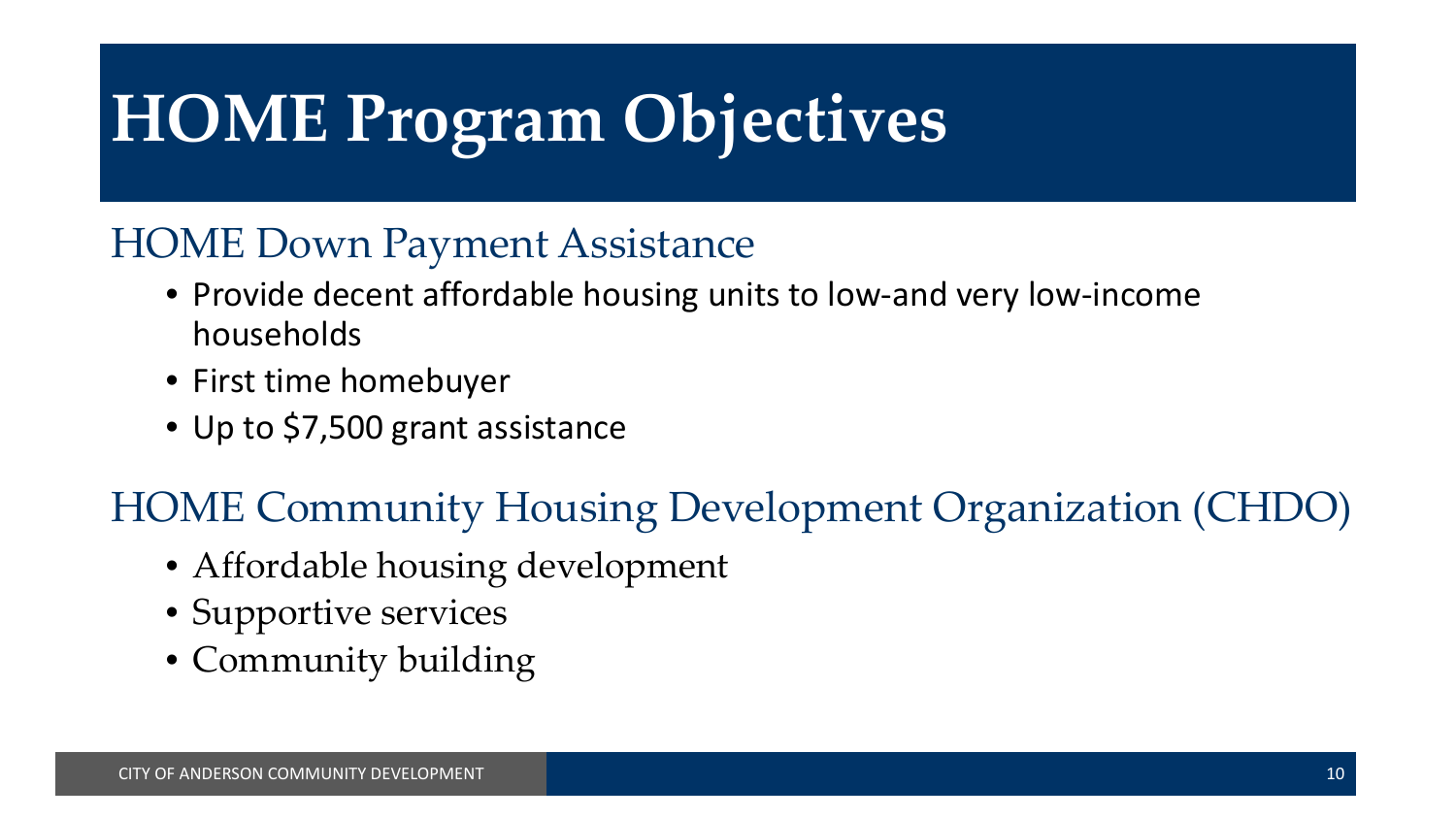## **HOME Program Objectives**

HOME Residential New Construction/Rental Rehabilitation

#### Expanding affordable housing for:

- 1<sup>st</sup>-time homebuyers
- Low-mod income renters

#### Broadband Requirements:

- New Construction Rental Project of a building with more than 4 rental units
- Substantial Rehabilitation Rental Project of a building with more than 4 rental units (The defects are either so critical or so widespread that the structure should be extensively repaired. For full definition: 24 CFR 5.100)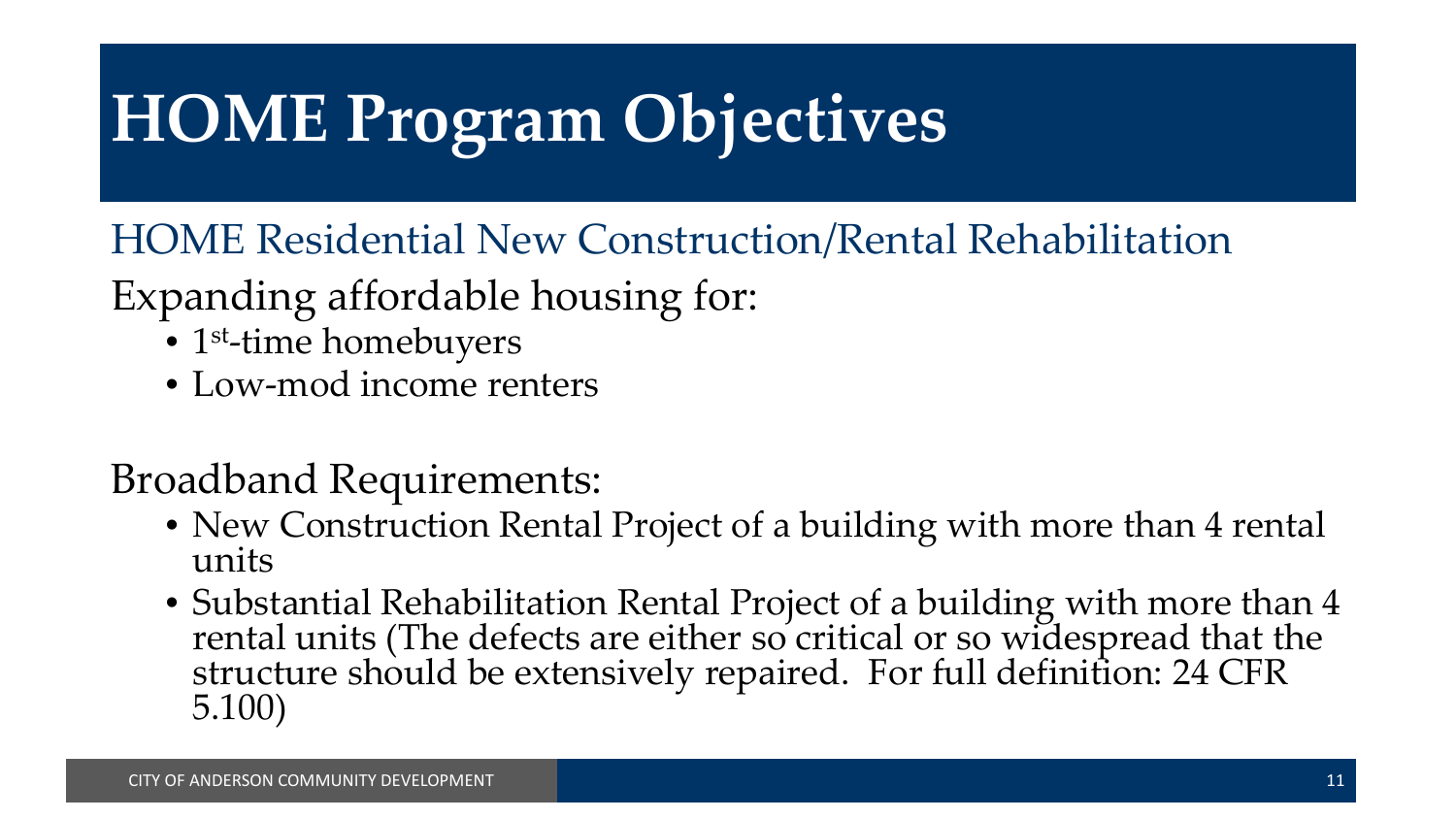#### HOME Program Targeted Proposal Projects for the PY2022-2023

- Rental Housing New Construction and Rehabilitation
- Multi-Unit Development Only (6-unit development minimum)
- Dwelling Unit Sizes: Large families 3-bedroom & Up and 1-bedroom units
- All HOME Projects require an Affordability Period of 5 to 20 years
- Supportive Services are encouraged, including:
	- Housing Counseling: Fair Housing Education & Landlord/Tenant Education, Workforce, Education, and Social Service Navigation Support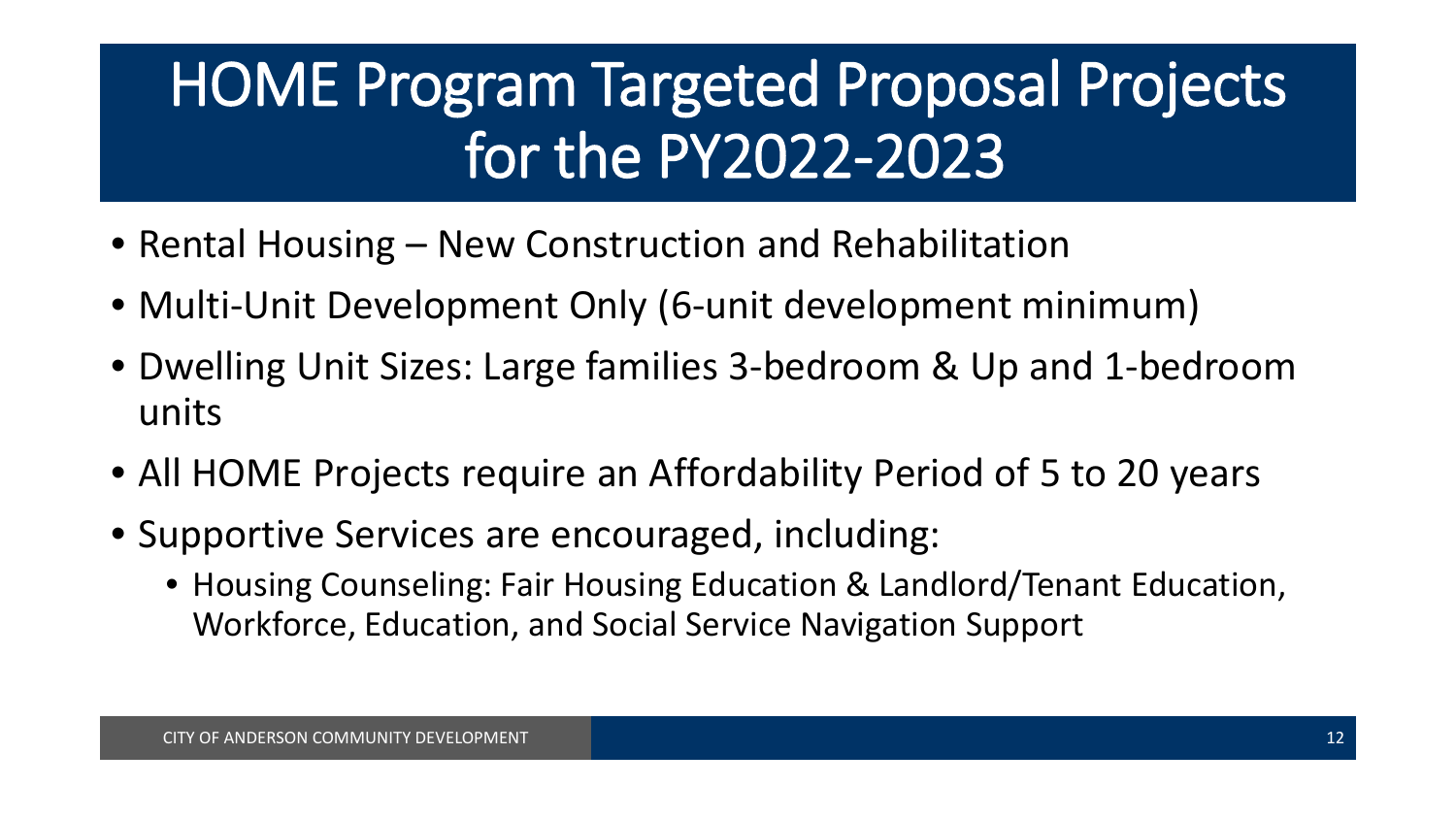#### Targeted Proposal Project for PY2022-2023, Continued

- Homeownership Housing: New construction
- Blight elimination for new construction
- Associated Supportive Services are encouraged, including:
	- Housing Counseling: Homeownership Education, Fair Housing Education, Financial Management and Budgeting
	- Credit Repair
	- Down Payment Assistance
	- Workforce and Education Supportive Services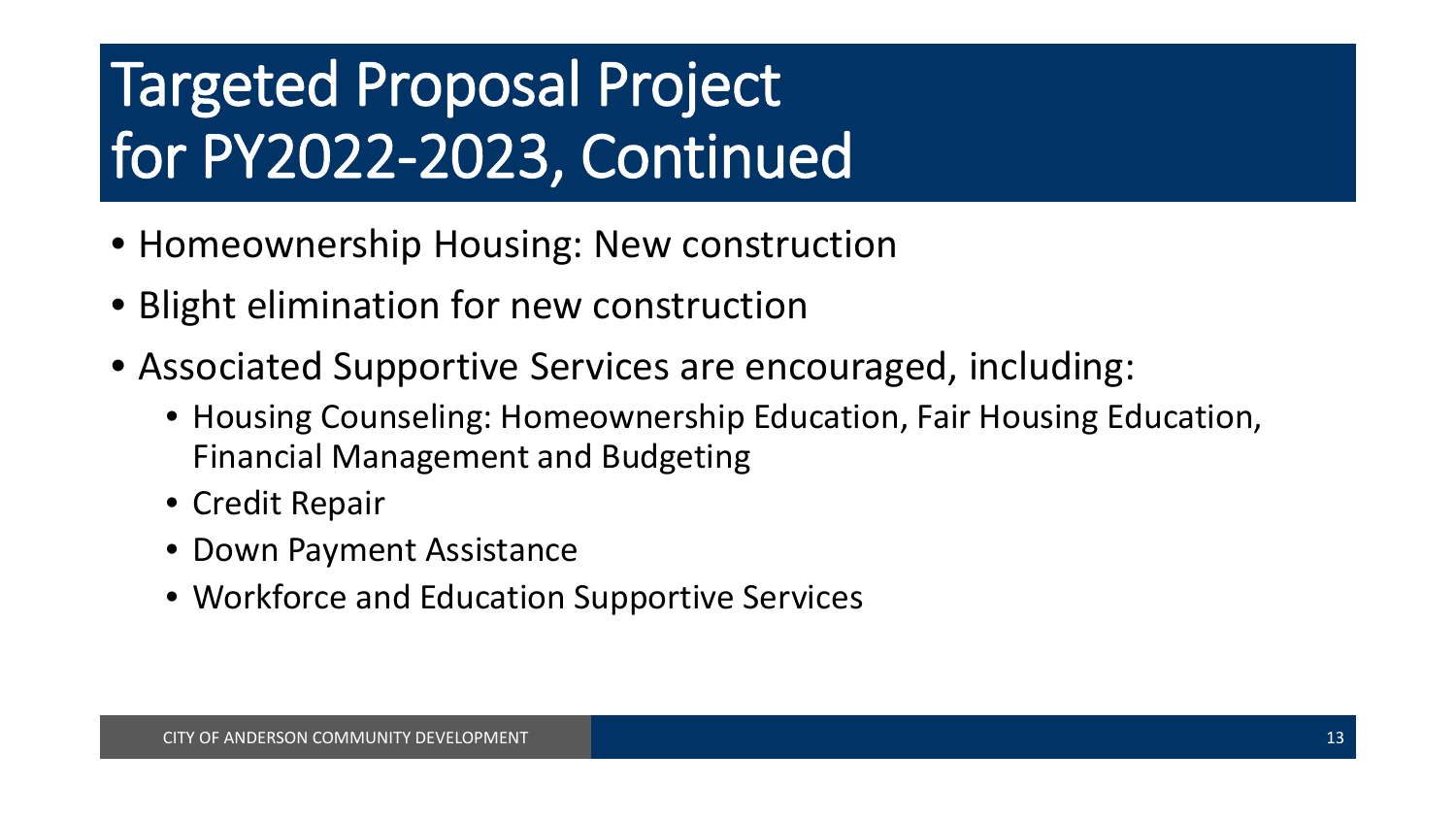# **Research, Analysis, and Planning**

CITY OF ANDERSON COMMUNITY DEVELOPMENT **14** And the community of the community of the community of the community of the community of the community of the community of the community of the community of the community of the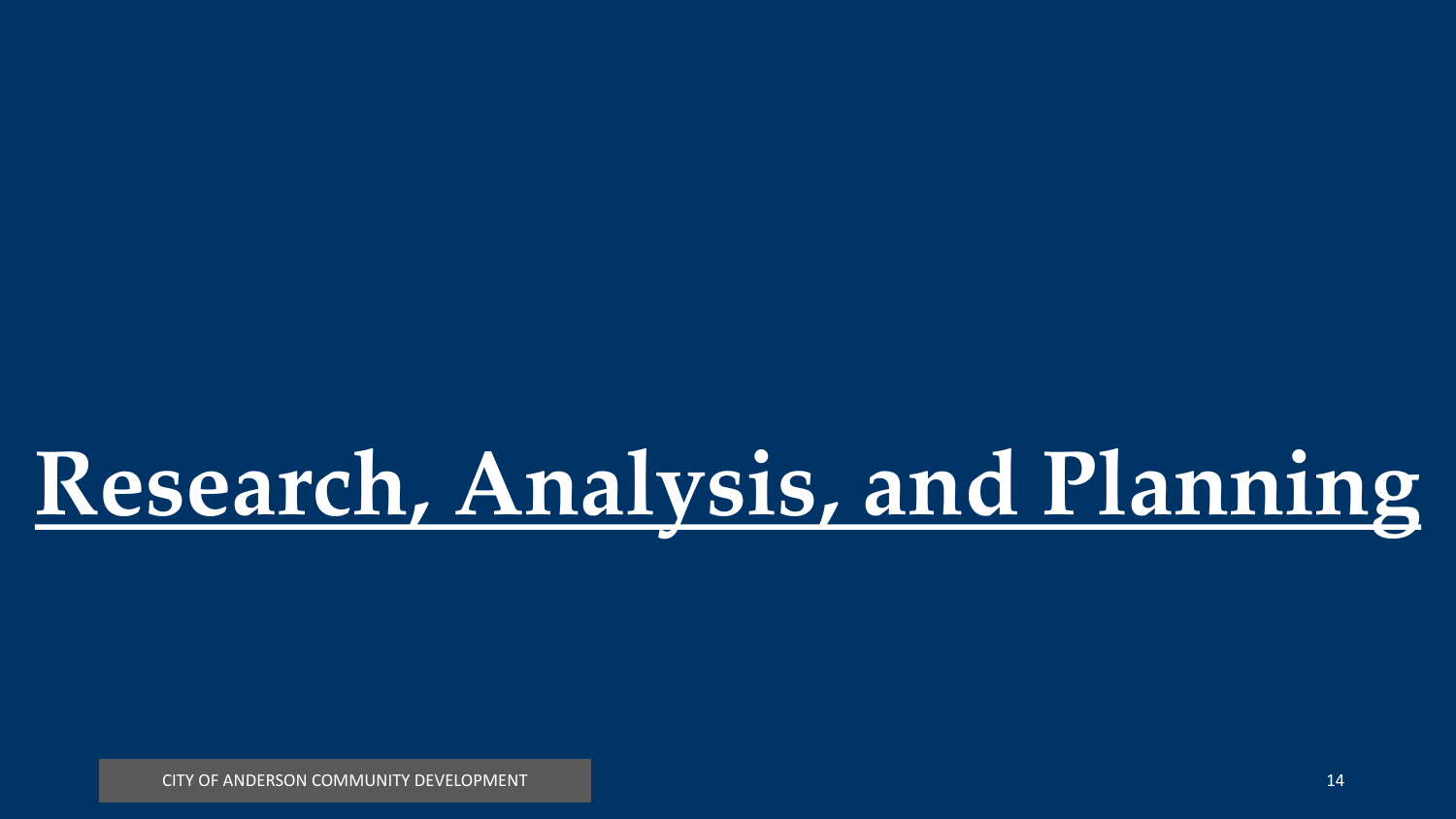#### **HOME ARP Community Survey**

- Survey: January 7 February 28, 2022
- Sent to community members through all City social media outlets, interest parties email list, virtual community meetings, local newspaper, and City website
- Input informs and;
- Identifies resident's top priorities:
	- Survey results are reported out with the Annual Action Plan
	- Est. Publish Date: May 20, 2022
- Meeting #1:

DATE: Monday, January 10, 2022

TIME: 5:30 pm Link to joint the webinar:

- [https://cityofanderson.zoom.us/j/88971476369?pwd=TEludm5uZ](https://cityofanderson.zoom.us/j/88971476369?pwd=TEludm5uZkcwa3Noa1JsNWErZkZwdz09) kcwa3Noa1JsNWErZkZwdz09
- Passcode: 284621
- **HOME ARP-Community Needs Survey:**
- **<https://www.surveymonkey.com/r/FFBH3L5>**
- **2020-2024 Consolidated Plan:**

[https://www.cityofanderson.com/DocumentCenter/View/3914/2](https://www.cityofanderson.com/DocumentCenter/View/3914/2020-2024-Consolidated-Plan) 020-2024-Consolidated-Plan

• **2020 AI Report: Section E-Disproportionate Housing Needs Analysis:**

[https://www.cityofanderson.com/DocumentCenter/View/3899/S](https://www.cityofanderson.com/DocumentCenter/View/3899/Section-E--Disproportionate-Housing-Needs-Analysis) ection-E--Disproportionate-Housing-Needs-Analysis

• Meeting #2:

DATE: Wednesday, January 12, 2022

TIME:1:30 pm Link to join the webinar:

- [https://cityofanderson.zoom.us/j/87001316260?pwd=RElnV3VOZD](https://cityofanderson.zoom.us/j/87001316260?pwd=RElnV3VOZDZVQ0d5YllraTFKOTEyUT09) ZVQ0d5YllraTFKOTEyUT09
- Passcode: 569437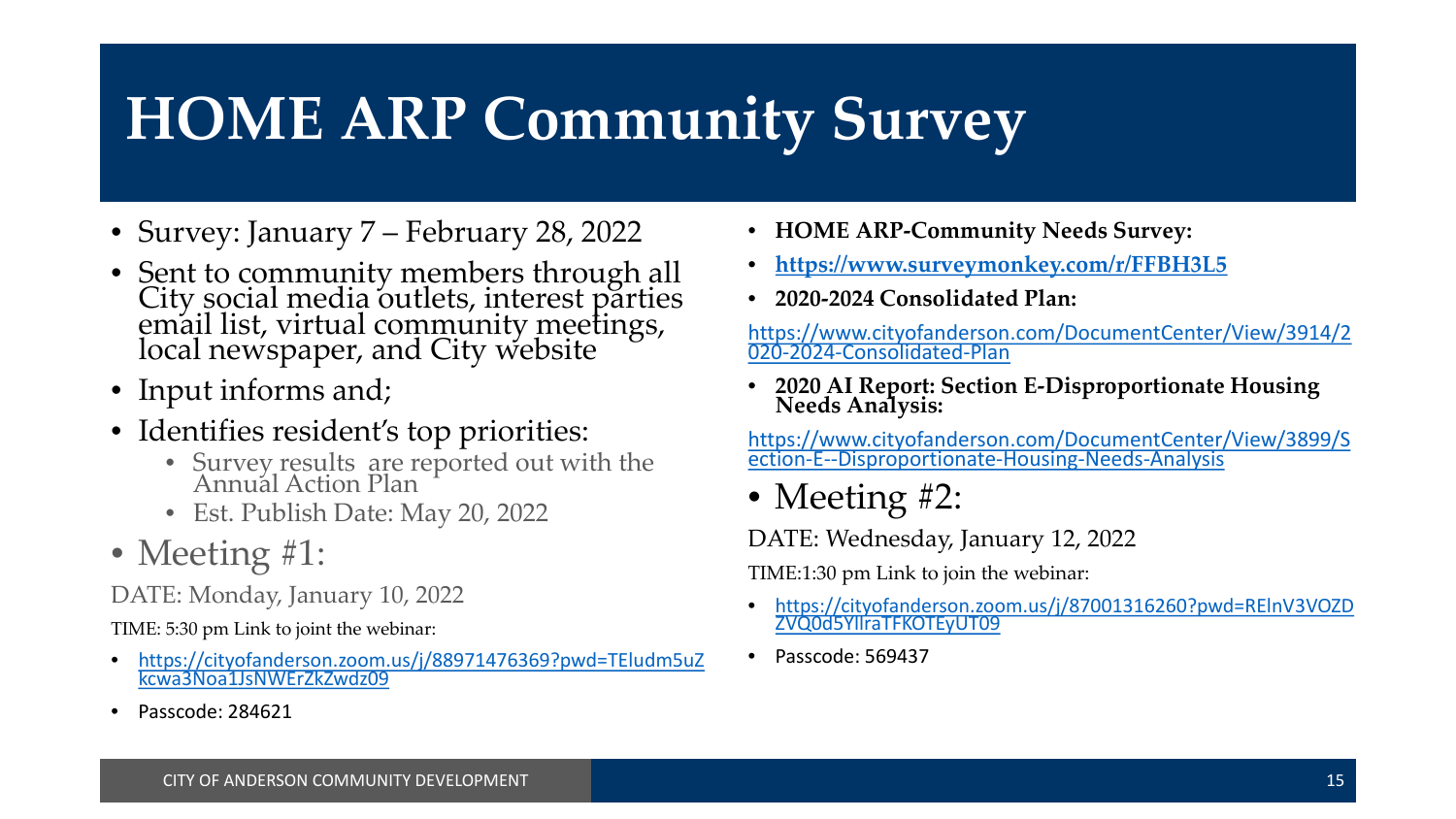## **HOME Request for Funding**

Three primary types of grantees: 1) Sub-recipient, 2) Developer, and 3) CHDO Keys to a successful project:

Step 1: Strong Project administration and financial accounting recordkeeping

Step 2: Document, document, document. If you're unsure, document

Step 3: Strong client intake process: Household Income qualification documentation (documenting services to HUD-qualified low-mod residents)

Step 4: Submission of financial expenditures for reimbursement with approved supporting documentation (documenting program expenses)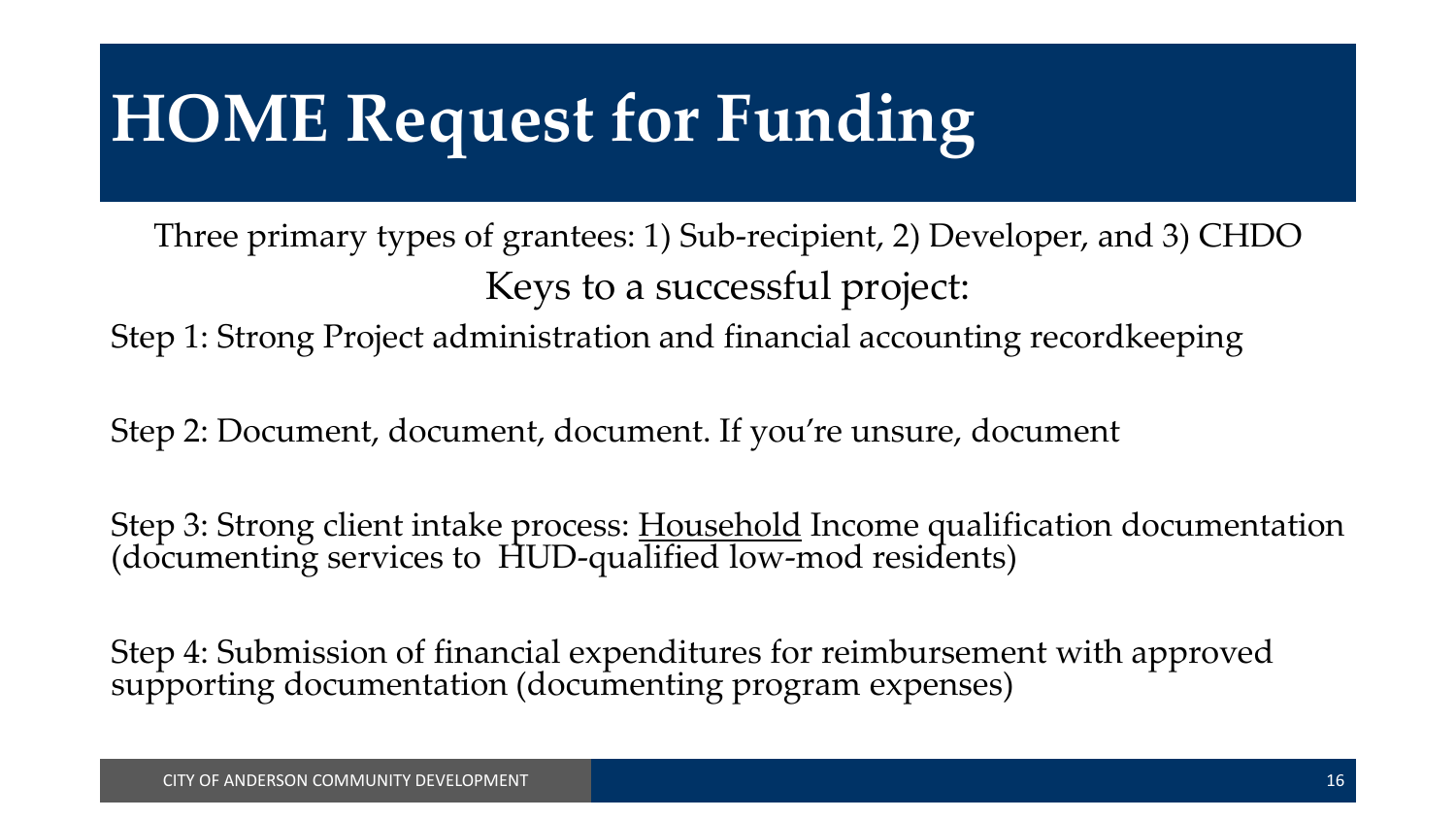## **Application Process**

**Step 1:** Determine which application best suites your project. **Step 2:** Download a copy of the application from:

**Step 3: Review submission requirements.** 

<https://www.cityofanderson.com/152/Community-Development>

**Step 4:** Choose correct National Objective, Target Population, Census Tract Area served, and review Household Income Guidelines.

**Step 5:** Project description <u>must</u> include how you plan to collect household income documentation(provide a copy of the intake form).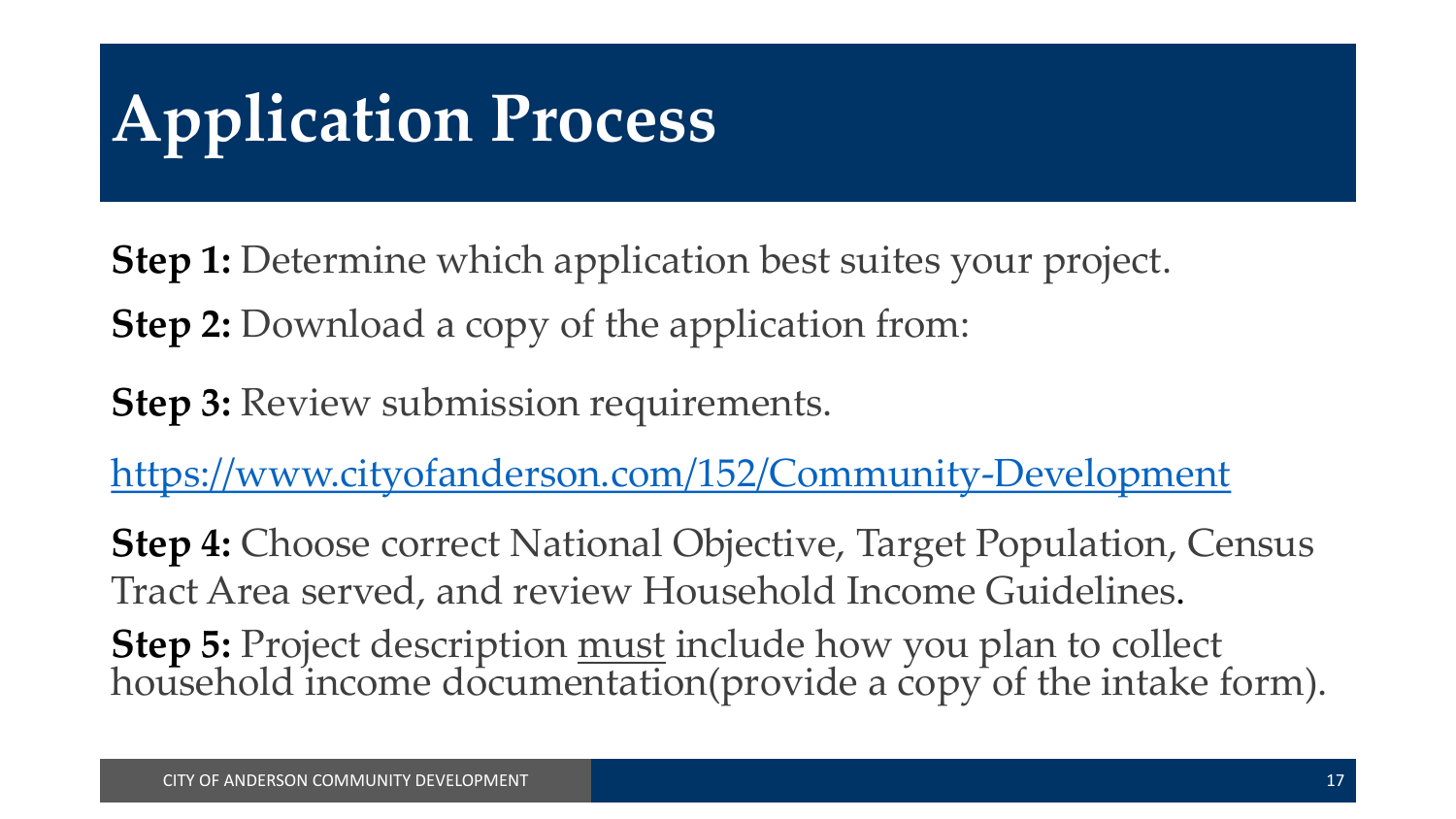## **Application Process Cont'd**

**Step 6:** Complete application and review HUD Income Calculator Training Link: [https://www.hudexchange.info/trainings/courses/using-the](https://www.hudexchange.info/trainings/courses/using-the-income-calculator-to-determine-annual-income-webinar1/)income-calculator-to-determine-annual-income-webinar1/

**Step 7:** Use the Application Checklist to ensure all required documents are attached to application.

**Step 8:** Submit 1 Original Copy and 2 Copies of application.

**Step 9:** Submit application by deadline of January 24, 2022 by 3:00 pm Applications can be mailed or hand-delivered to the Board of Public Works, 120 East 8<sup>th</sup> Street, 5<sup>th</sup> Floor, Anderson, Indiana 46016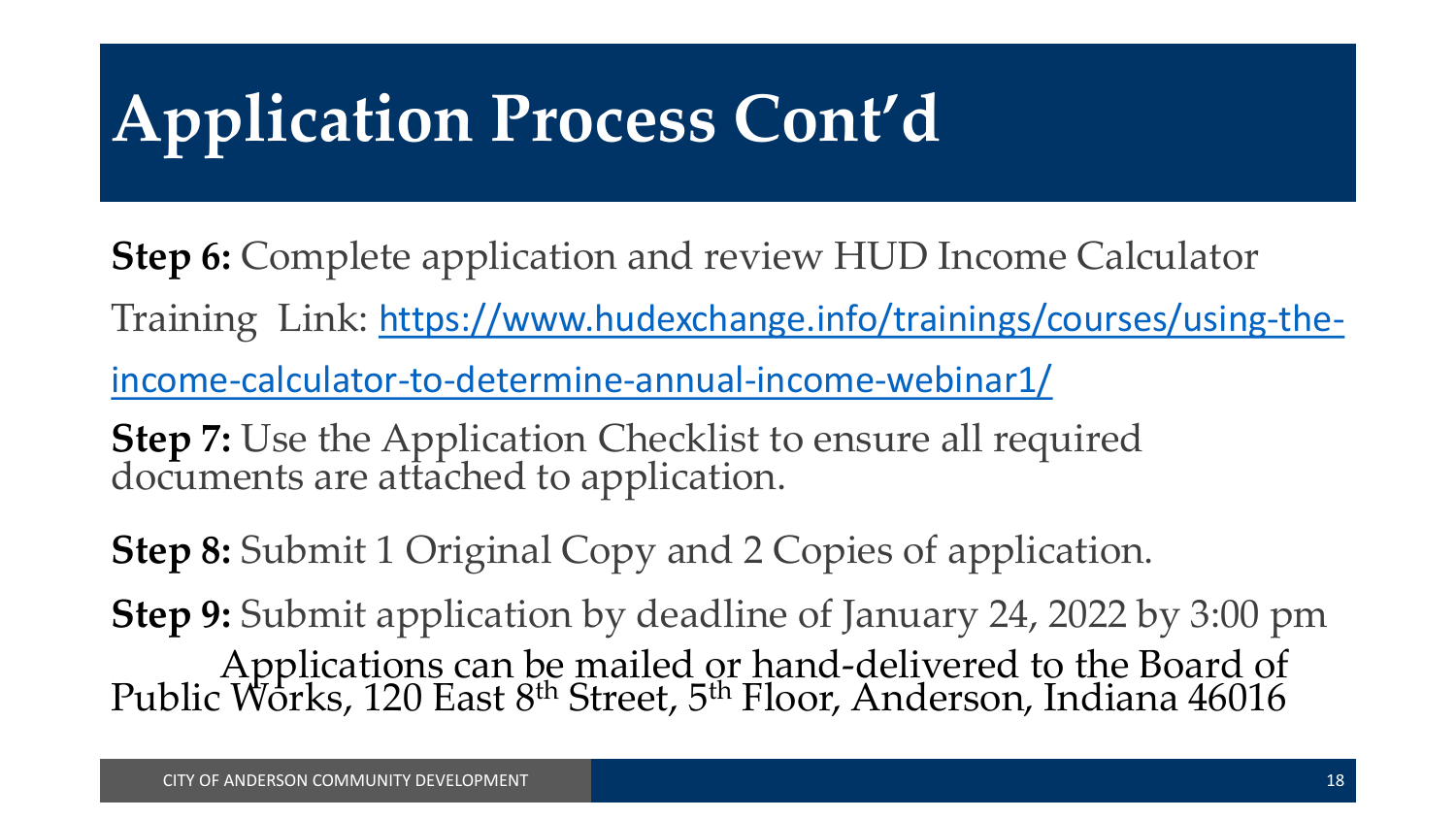## **Application Process Cont'd**

**Step 10:** Grant Committee Review and analysis of organizations matching resources.

**Step 11:** Notification of Pre-Award Letter and One-on-One Grantee Meetings with at least two representatives from organization. Preferably the project over sight person and financial person.

**All projects must not begin before June 1, 2022**

**Program-year ends May 31, 2023**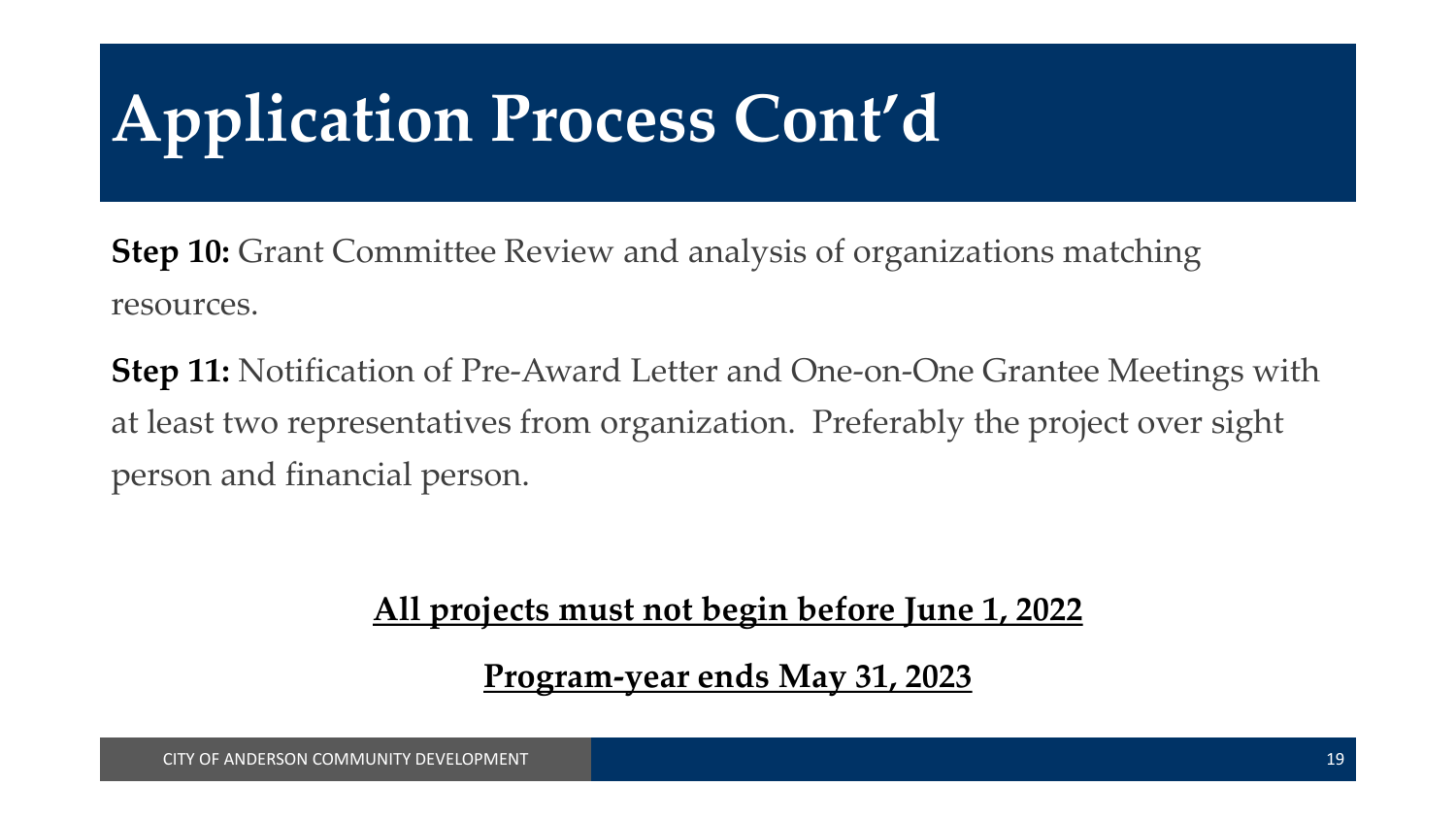## **HOME Investment Partnership-American Rescue Plan (HOME-ARP)**

- The City of Anderson estimates \$1,372,583 in HOME Investment Partnership-American Rescue Plan funding.
- HOME-ARP funding can only be used to provide homelessness assistance and supportive services.
- Funds can be used for:
- Non-congregate shelters
- $\checkmark$  Rental Housing for qualified populations
- Supportive services for HOME-ARP qualified populations, and
- Capacity assistance and Operation Reserves for organizations that will carry out HOME-ARP projects.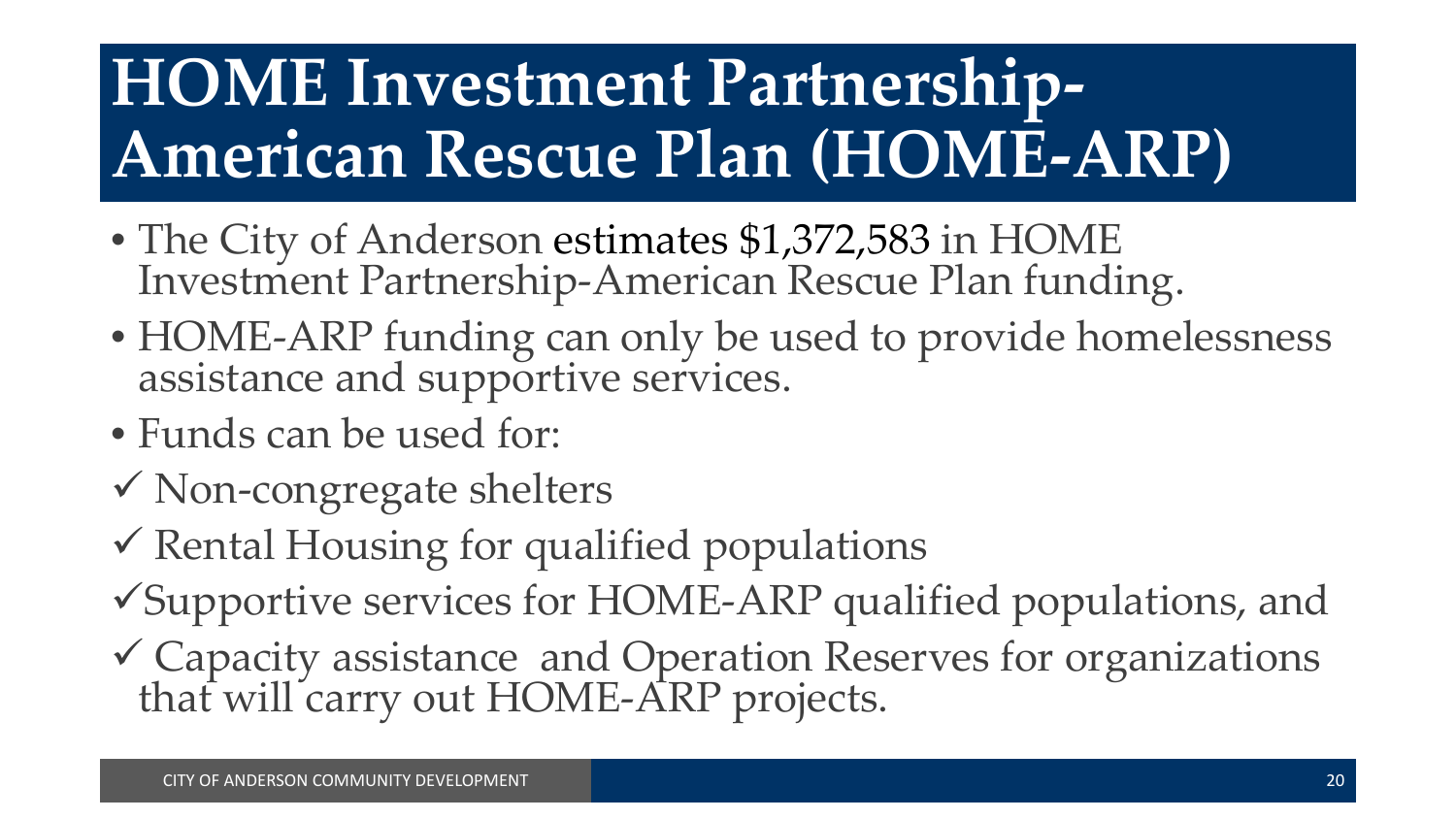#### HOME-ARP Qualifying Populations

 **Homeless:** Families or individuals at or below 30% AMI with no shelter and unaccompanied youth under 25 yrs. Old. Must meet the McKinney-Vento Homeless Assistance Act-

[https://nche.ed.gov/wp-content/uploads/2018/10/det\\_elig.pdf](https://nche.ed.gov/wp-content/uploads/2018/10/det_elig.pdf)

[https://nche.ed.gov/wp-content/uploads/2020/05/NCHE-Eligibility-](https://nche.ed.gov/wp-content/uploads/2020/05/NCHE-Eligibility-Flowchart.pdf)Flowchart.pdf

 **At Risk of Homelessness:** As defined in 24 CFR [https://www.ecfr.gov/current/title-24/subtitle-A/part-91/subpart-](https://www.ecfr.gov/current/title-24/subtitle-A/part-91/subpart-A/section-91.5)A/section-91.5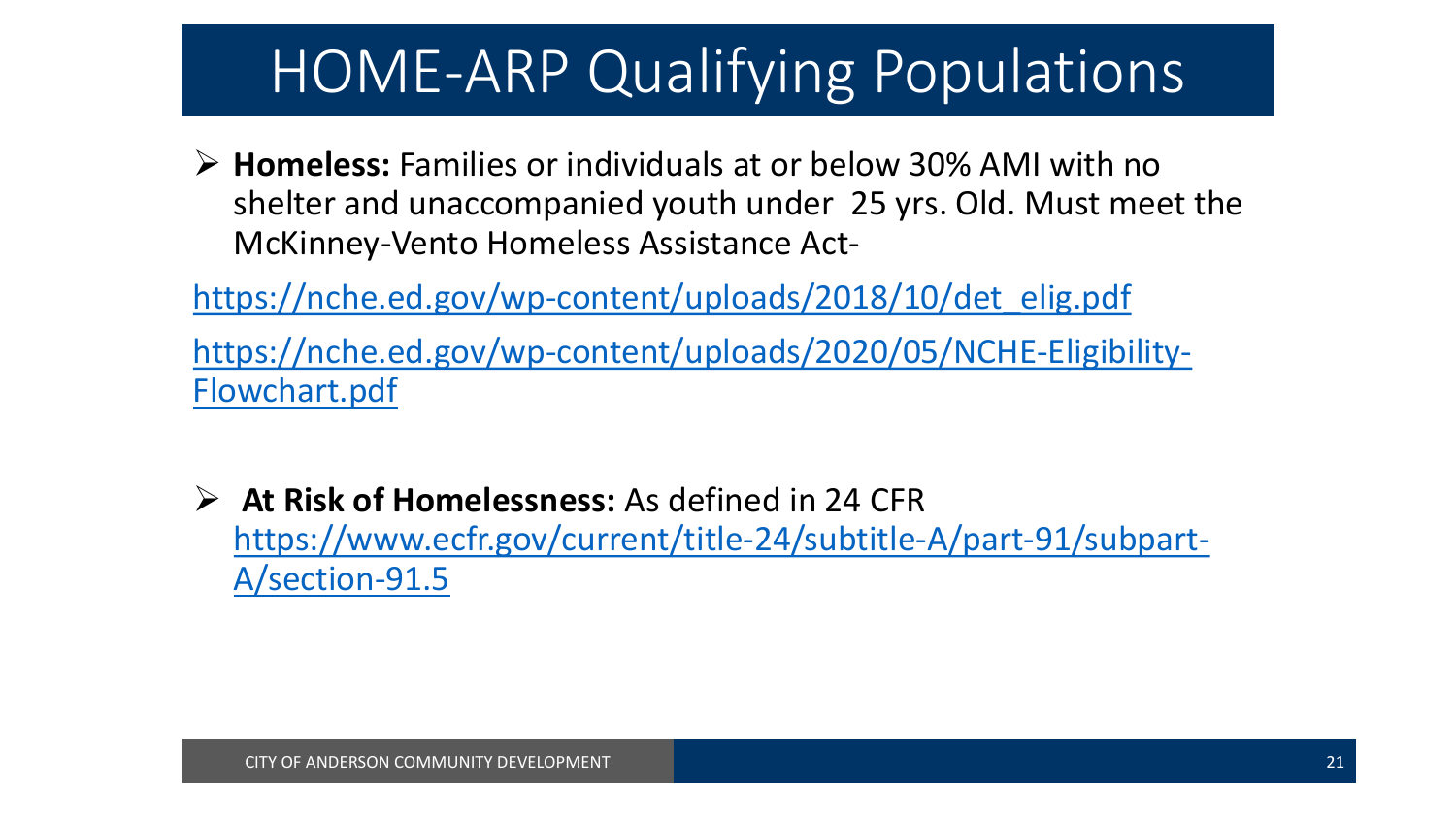#### HOME-ARP Qualifying Populations Continued

• Fleeing, or Attempting to Flee, Domestic Violence, Dating Violence, Sexual Assault, Stalking, or Human Trafficking, as defined by HUD

<https://www.ecfr.gov/current/title-24/subtitle-A/part-5/subpart-L/section-5.2003>

- Other Populations Families Requiring Services or Housing Assistance to Prevent Homelessness; or At Greatest Risk of Housing Instability
- Veterans and Families that include a Veteran Family Member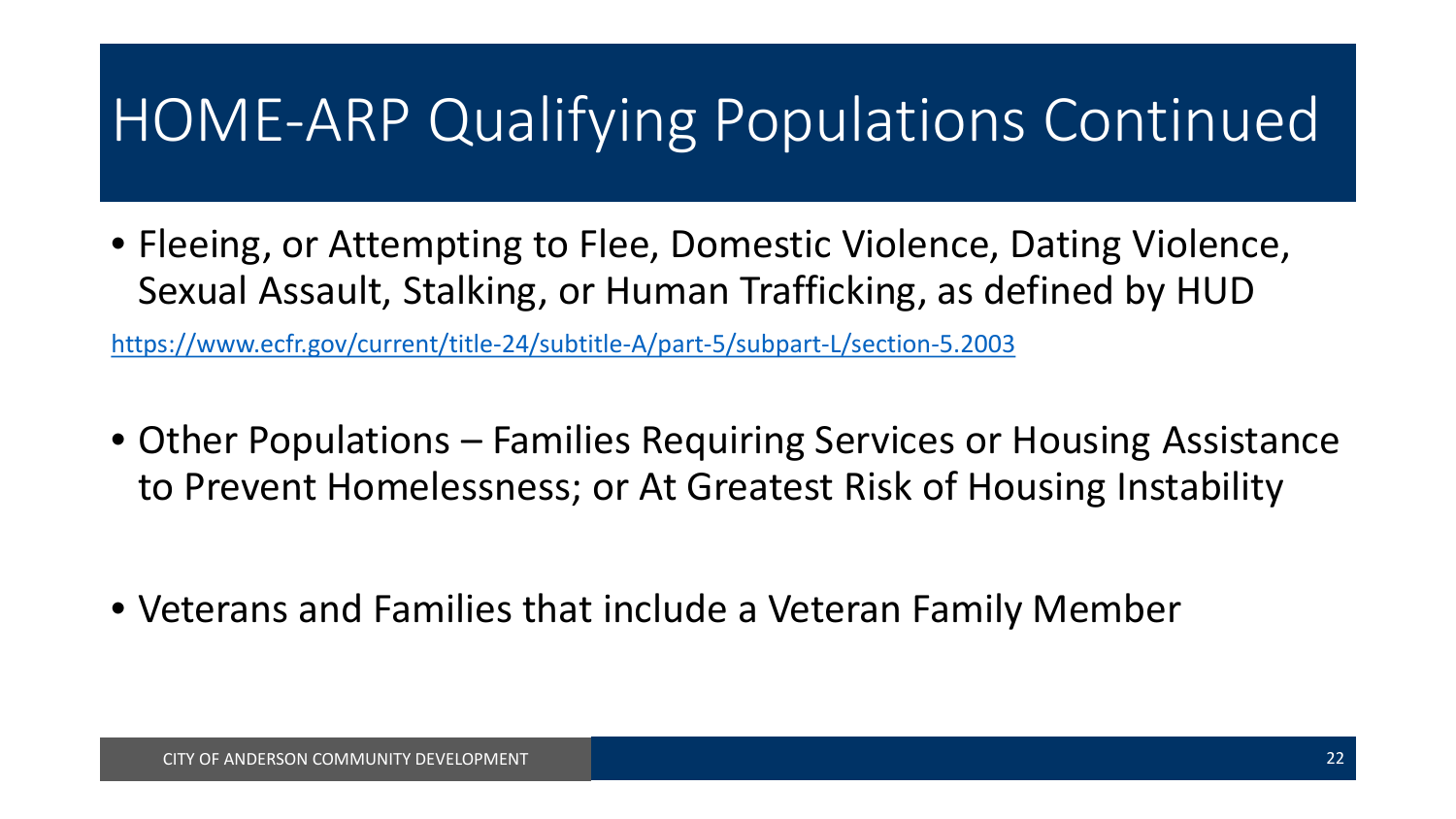#### HOME-ARP Qualifying Activities

**Non-Congregate Shelters**:

[https://www.hud.gov/sites/dfiles/CPD/documents/HOME-ARP-Noncongregate-](https://www.hud.gov/sites/dfiles/CPD/documents/HOME-ARP-Noncongregate-Shelter-Fact-Sheet.pdf)Shelter-Fact-Sheet.pdf

- **Supportive Services:** [https://www.hud.gov/sites/dfiles/CPD/documents/HOME-](https://www.hud.gov/sites/dfiles/CPD/documents/HOME-ARP-Supportive-Services-Fact-Sheet.pdf)ARP-Supportive-Services-Fact-Sheet.pdf
- **Rental Housing:** [https://www.hud.gov/sites/dfiles/CPD/documents/HOME-ARP-](https://www.hud.gov/sites/dfiles/CPD/documents/HOME-ARP-Rental-Fact-Sheet091321.pdf)Rental-Fact-Sheet091321.pdf
- **TBRA:** [https://www.hud.gov/sites/dfiles/CPD/documents/HOME-ARP-TBRA-Fact-](https://www.hud.gov/sites/dfiles/CPD/documents/HOME-ARP-TBRA-Fact-Sheet.pdf)Sheet.pdf
- **Nonprofit Operating & Capacity Building Assistance (for the ARP Project):** [https://www.hud.gov/sites/dfiles/CPD/documents/HOME-ARP-Operating-](https://www.hud.gov/sites/dfiles/CPD/documents/HOME-ARP-Operating-Assistance-and-Capacity-Building-Fact-Sheet.pdf)Assistance-and-Capacity-Building-Fact-Sheet.pdf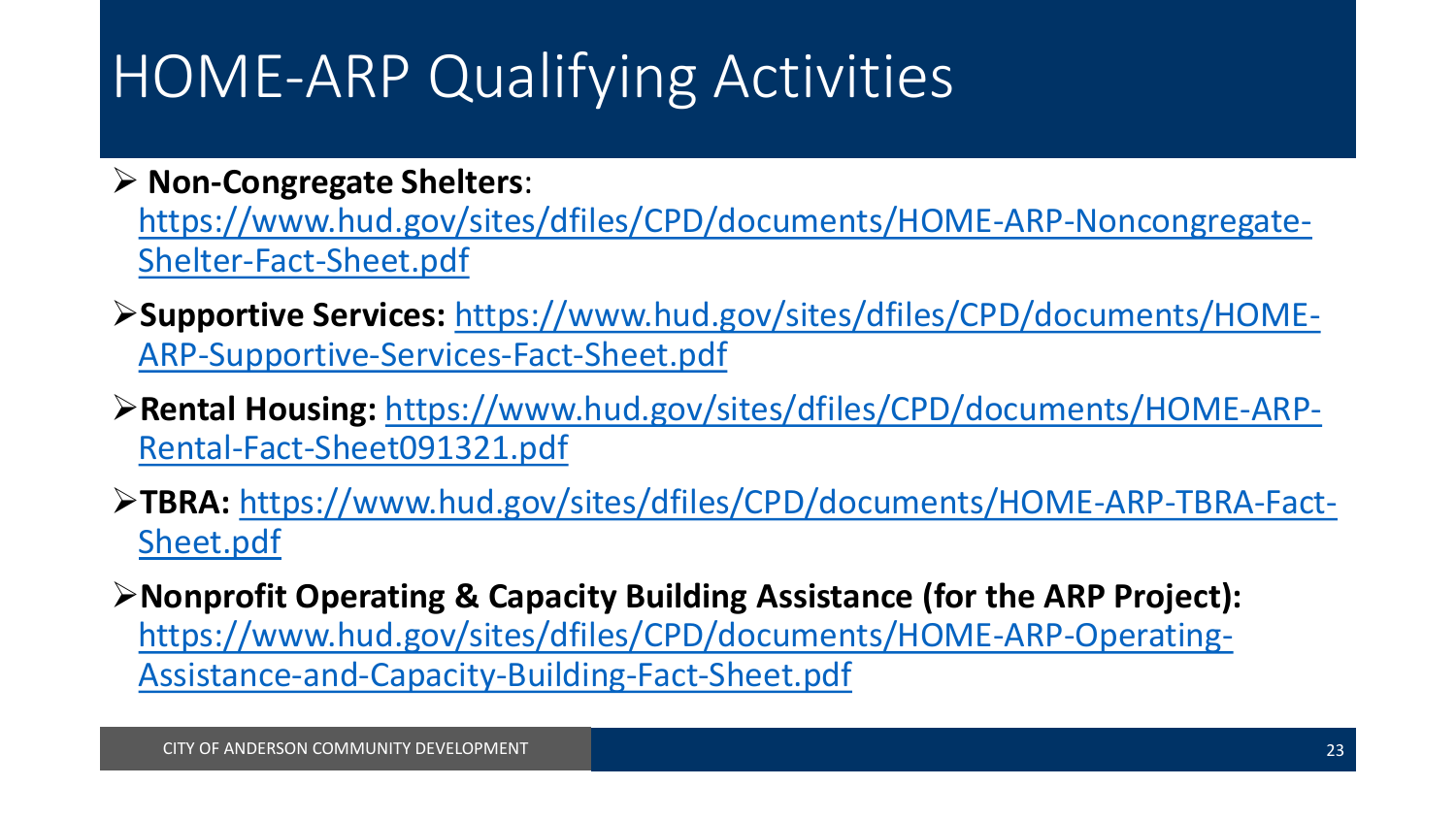# **Next Steps and Conclusion**

CITY OF ANDERSON COMMUNITY DEVELOPMENT 24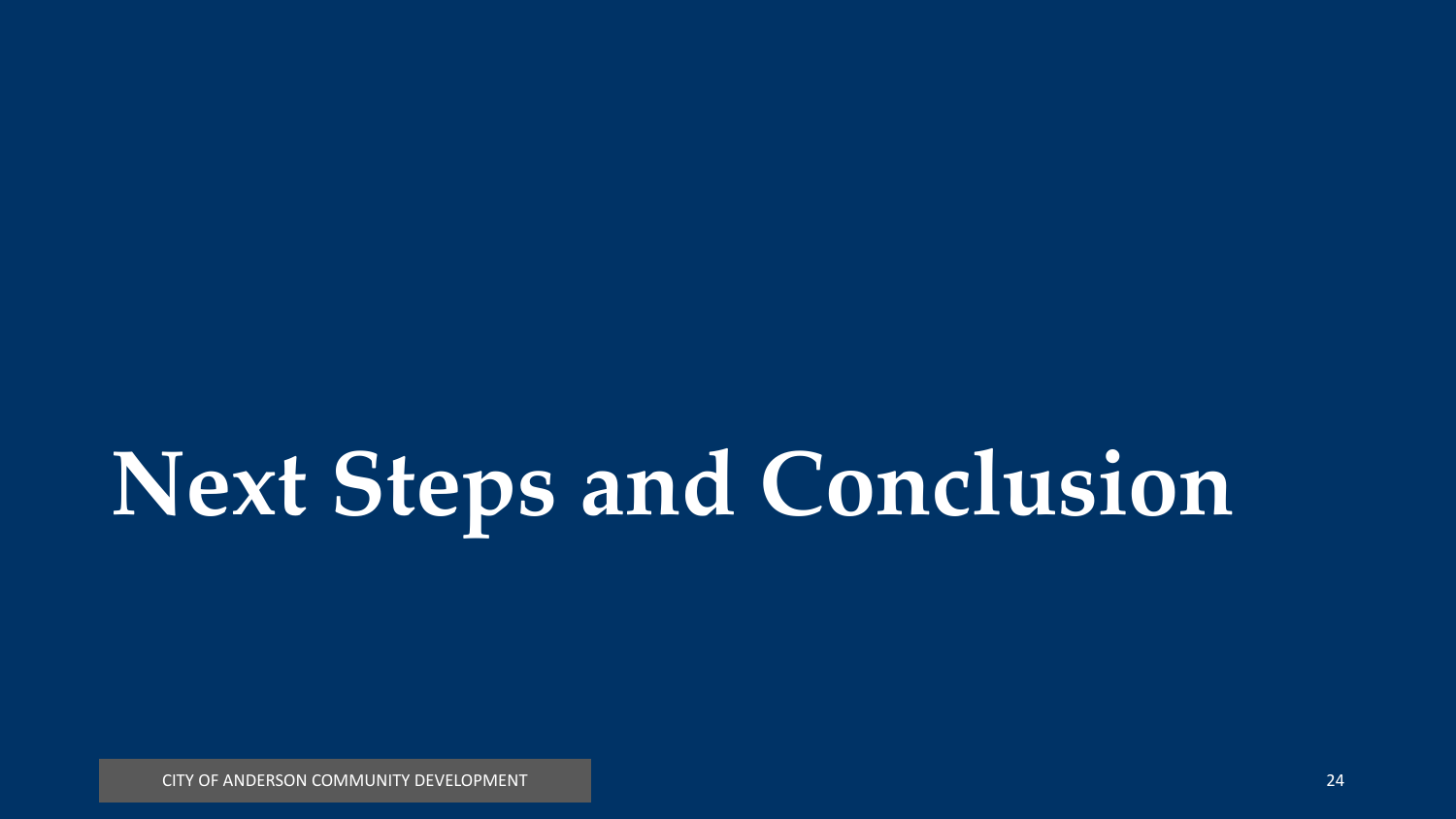#### **Next Steps**

- **HOME & CHDO Applications Available: December 20, 2021**
- **HOME & CHDO Applications Due: Janurary 24, 2022 by 3 p.m.**
- **HOME ARP Applications Available: February 28, 2022 by 8 a.m.**
- **HOME ARP Applications Due: March 31, 2022**
- **2022-2023 Annual Action Plan 30-day comment period.**
- **HOME-ARP a 15-day comment period is permitted to expedite access to funding.**
	- Submit written public comments via mail May 20, 2022 to June 20, 2022 by 3:00 pm.
	- Comments submitted via email, phone calls, or written correspondence via postal mail until the close of the public comment period.
- **Review of Public Comments**
- **The Action Plans submitted to HUD by June 21, 2022.**
	- A final PDF document version of the Plan will be available on the Community Development website after HUD approval.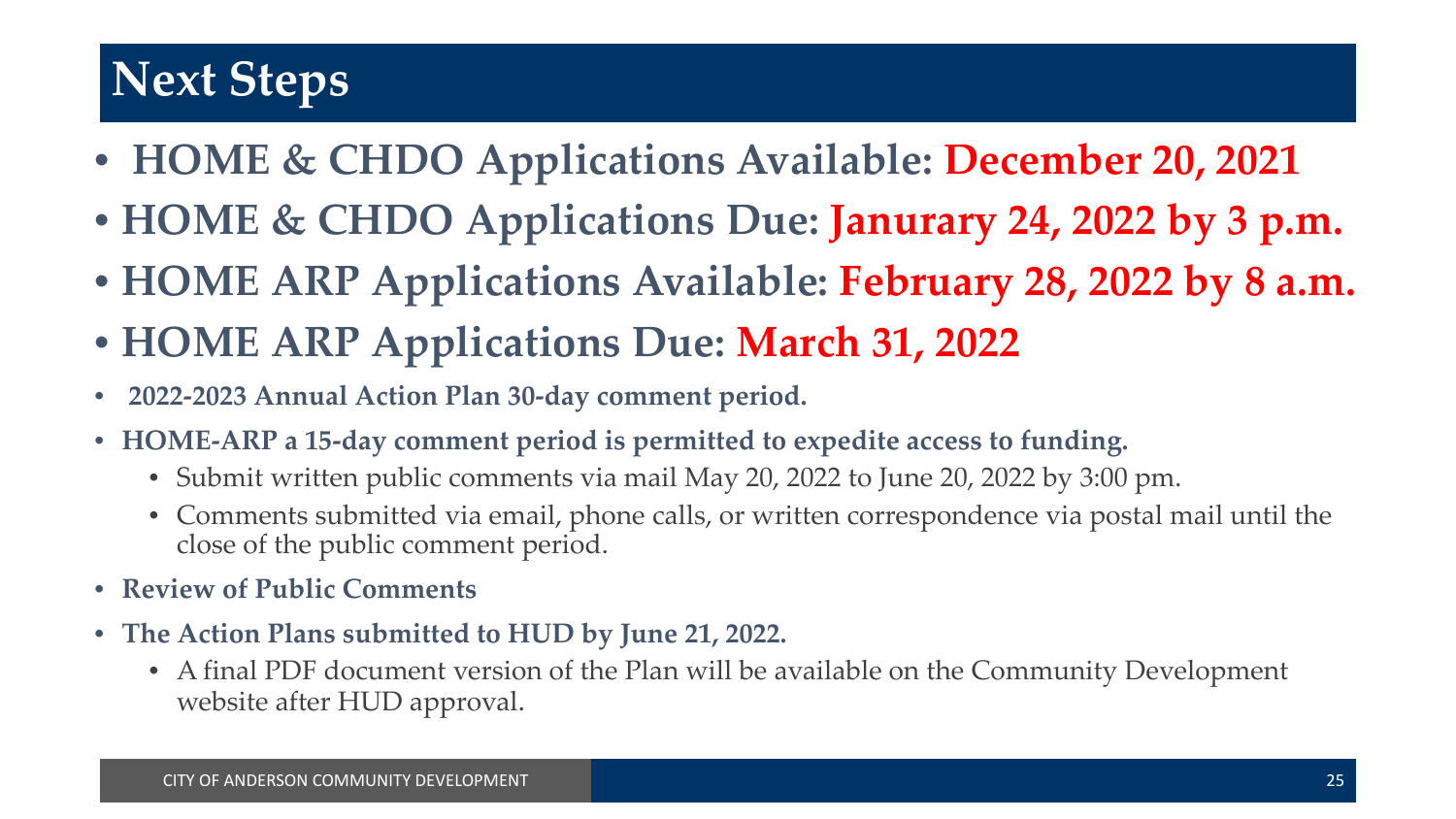## **Additional Background Information**

#### **HOME Investment Partnership Program**

#### <https://www.hudexchange.info/programs/home/>

• **Rental Development**

<https://www.hudexchange.info/programs/home/topics/rental-housing/#policy-guidance-and-faqs>

• **Tenant Based Rental Assistance (TBRA)**

<https://www.hudexchange.info/programs/home/topics/tbra/#policy-guidance-and-faqs>

#### **City of Anderson Community Development Website: Funding Applications**

[https://www.cityofanderson.com/1147/Grant-Applications](https://www.cityofanderson.com/152/Community-Development)

**City of Anderson Facebook Page**

[https://www.facebook.com/anderson.indiana](https://facebook.anderson.indiana/)

#### **City of Anderson Community Development Facebook Page**

[https://www.facebook.com/CommunityDevelopment2016](https://facebook.com/Community-Development2016)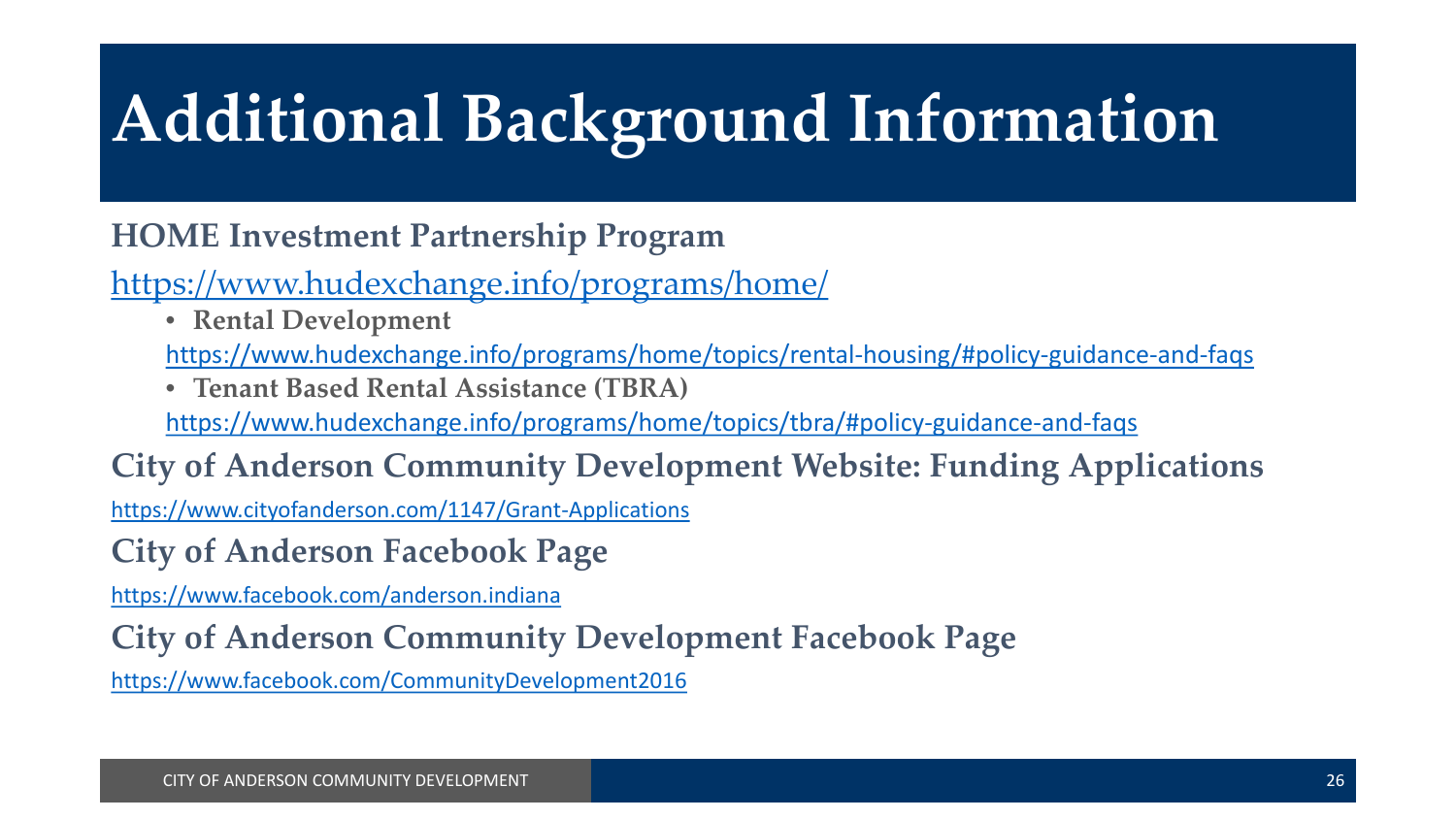# Links for HOME-ARP

HUD HOME-ARP page

<https://www.hudexchange.info/programs/home-arp/>

HOME-ARP Implementation Notice Fact Sheets

[https://www.hudexchange.info/resource/6480/home-arp](https://www.hudexchange.info/resource/6480/home-arp-implementation-notice-fact-sheets/)implementation-notice-fact-sheets/

Notice CPD-21-10: Requirements for the Use of Funds in the HOME-ARP Program

<https://www.hud.gov/sites/dfiles/OCHCO/documents/2021-10cpdn.pdf>